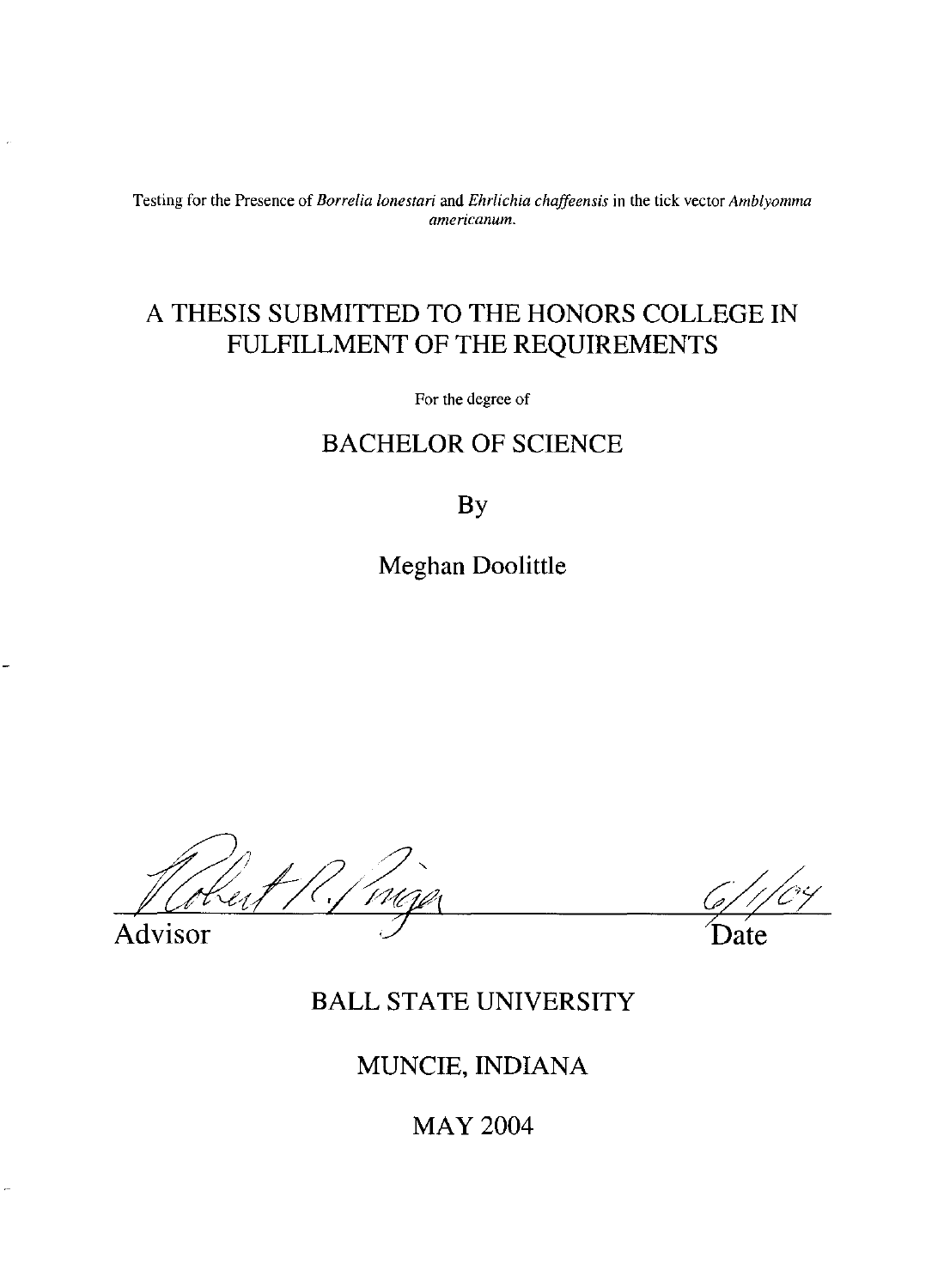

Testing for the Presence of *Borrelia lonestari* and *Ehrlichia chaffeensis* in the tick vector *Amblyomma americanum.* 

## A THESIS

## SUBMITTED TO THE HONORS COLLEGE

For the Degree

## BACHELOR OF SCIENCE

By

## MEGHAN DOOLITTLE

# ADVISOR: DR. ROBERT R. PINGER

BALL STATE UNIVERSITY

MUNCIE, INDIANA

MAY. 2004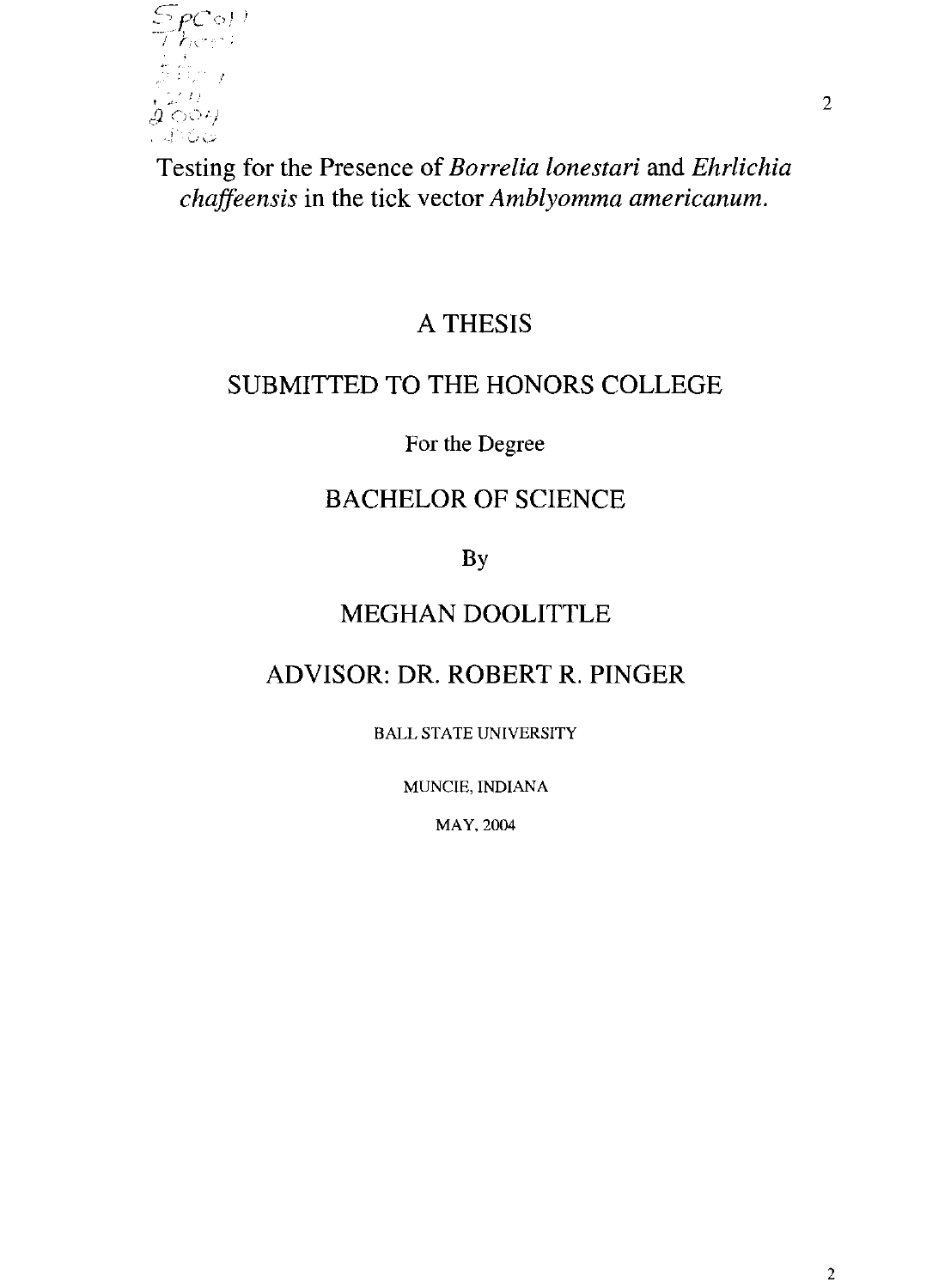# TABLE OF CONTENTS

 $\ddot{\phantom{0}}$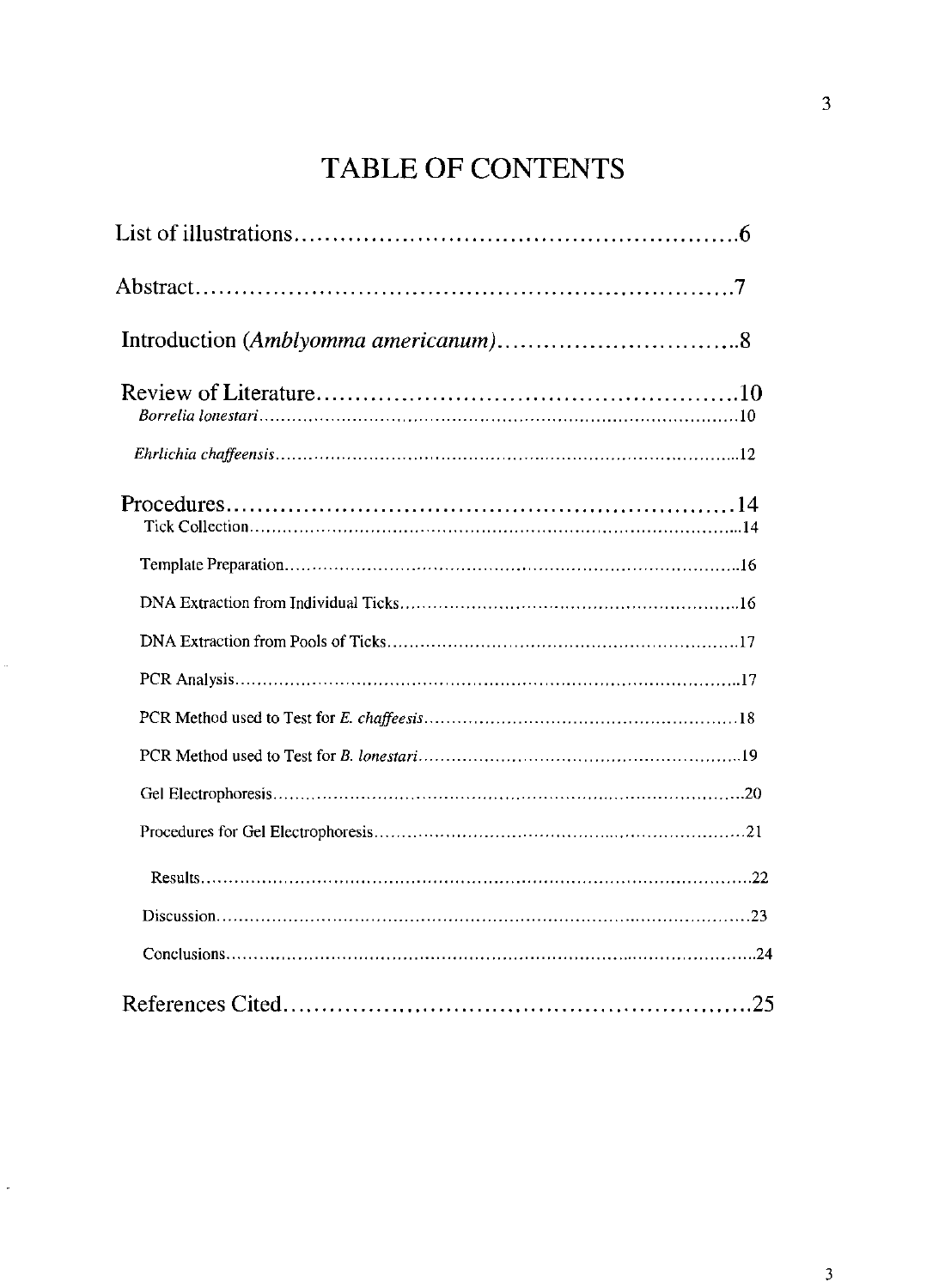## THESIS ABSTRACT

Thesis: Testing for the presence of *Borrelia lonestari* and *Ehrlichia chaffeensis* in the tick vector *Amblyomma americanum.* 

| Student: | Meghan Doolittle             |
|----------|------------------------------|
| Degree:  | <b>Bachelor of Science</b>   |
| College: | <b>Ball State University</b> |
| Date:    | May 2004-05-05               |
| Pages:   | 32                           |

The purpose of this study was to detennine the presence of *Borrelia lonestari* and *Ehrlichia chaffeensis* in the tick vector, *Amblyomma americanum.* Ticks were collected from four different sites located in three counties in southern Indiana. Some ticks were put into pools, while others were tested individually. These ticks were tested by nested PCR. The results show that *B. lonestari* and *E. chaffeensis* are present in the tick vector A. *americanum.*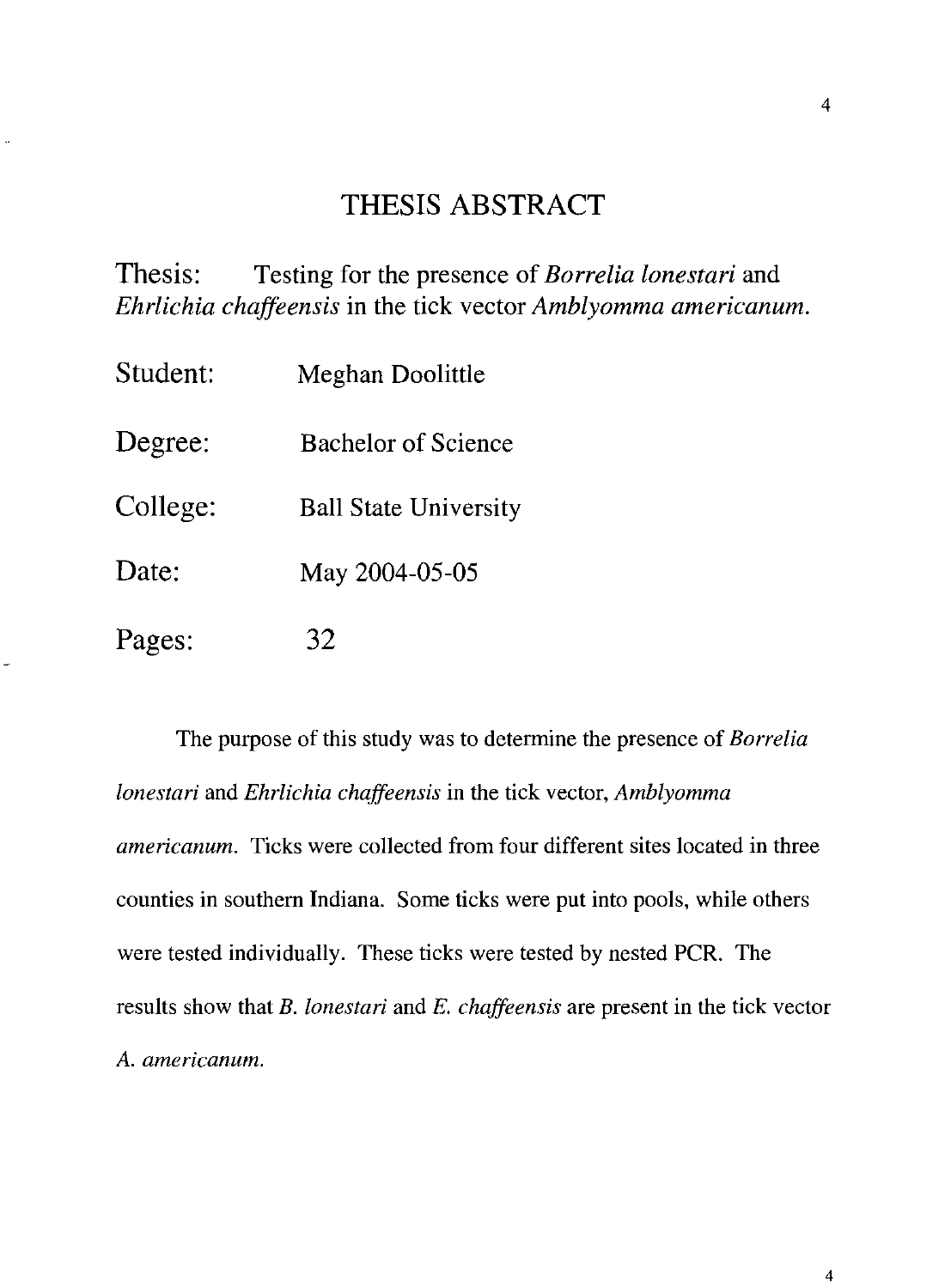# ACKNOWLEDGEMENTS

I wish to extend my deepest gratitude to Fresia Steiner, M.S. for her patience, understanding, and instruction. Also, I'd like to thank Dr. Robert Pinger for the opportunity to participate in this project and gain valuable lab experience, and finally to Melanie Abley and Bridget Sullivan for their support.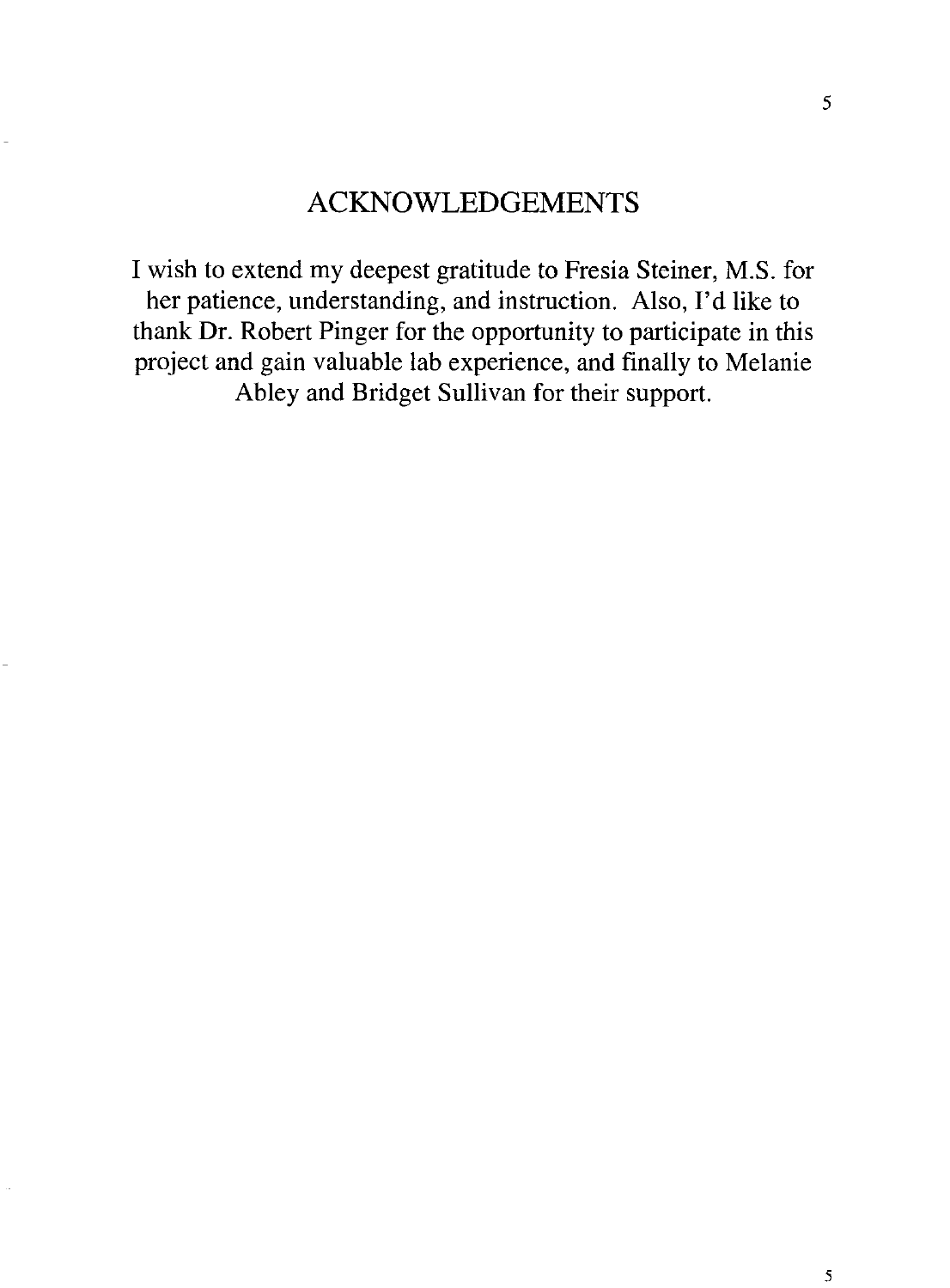# **List of Illustrations**

 $\ddot{\cdot}$ 

.

÷,

| Page number |
|-------------|
|             |
|             |
|             |
|             |
|             |
|             |
|             |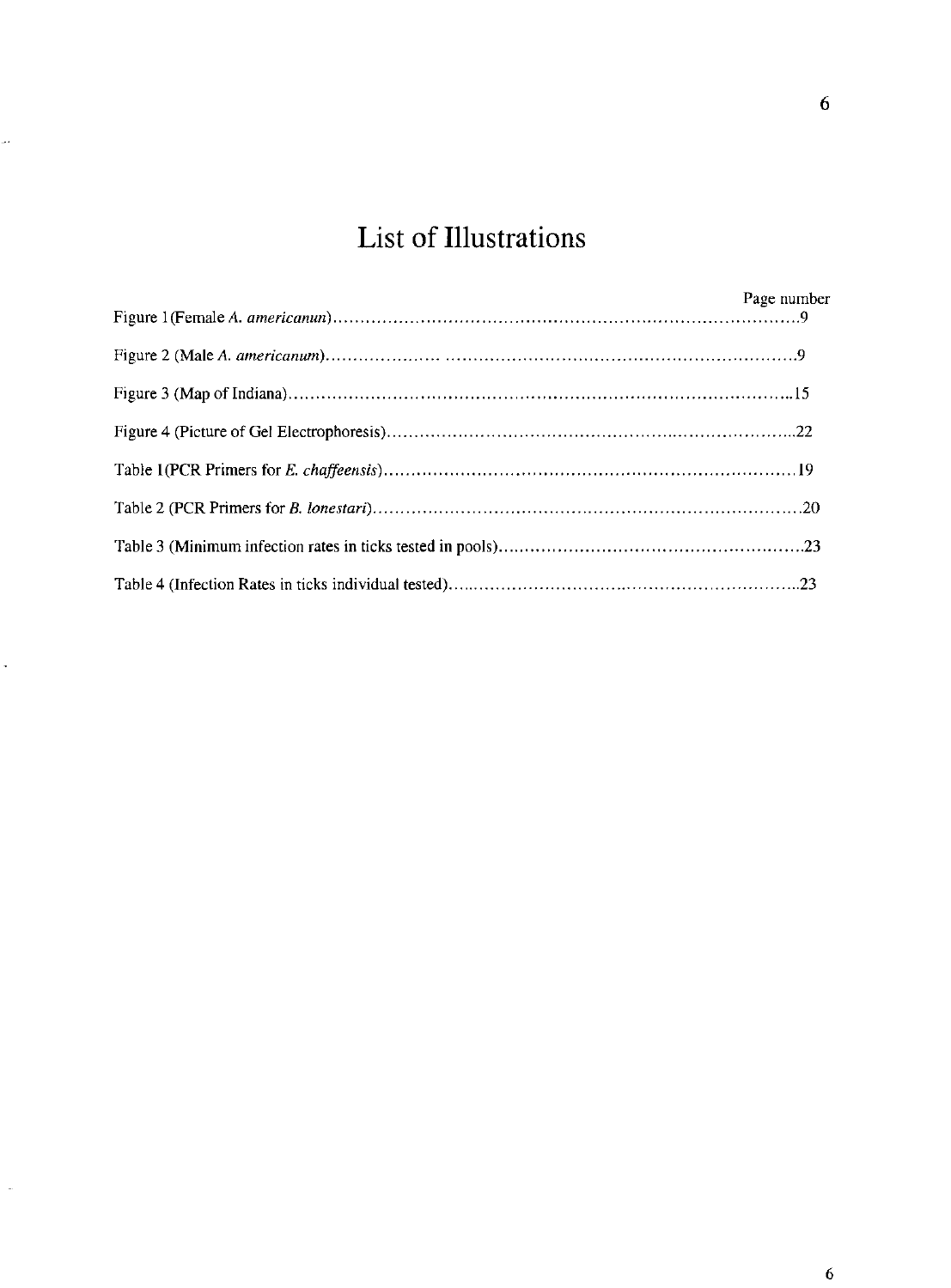# **Abstract**

**In this study,** *Amblyomma arnericanum* **ticks were tested for the presence of** *Ehrlichia chaffeensis* or *Borrelia lonestari.* **Ticks were collected from selected sites in three southern Indiana counties: Perry Co.,**  Pike Co., and Spencer Co. in the summer of 2003. The ticks were sorted by site. Some were stored individually; others were placed into 55 pools containing four to five ticks per pool. All the ticks were stored at -SO"C. The ticks were homogenized and DNA was extracted. A nested PCR (polymerase chain **reaction) followed by an agarose gel electrophoresis was used to check for the presence of** *B. lonestari* **and**  *E. chaffeensis* **in each sample.** *E. chaffeensis* **was detected in pools of ticks from all three counties.** *B. lonestari* was detected in pools of ticks from Perry and Spencer counties, but not from Pike County. 134 ticks were collected from Old Pigeon Cemetery, Lincoln State Park, and Spencer County. These ticks were **tested individually for** *E. chaffeensis* **and B.** *lonestari.* **Three of these ticks were positive for B. lonestari; none was positive for E.** *chaffeensis.*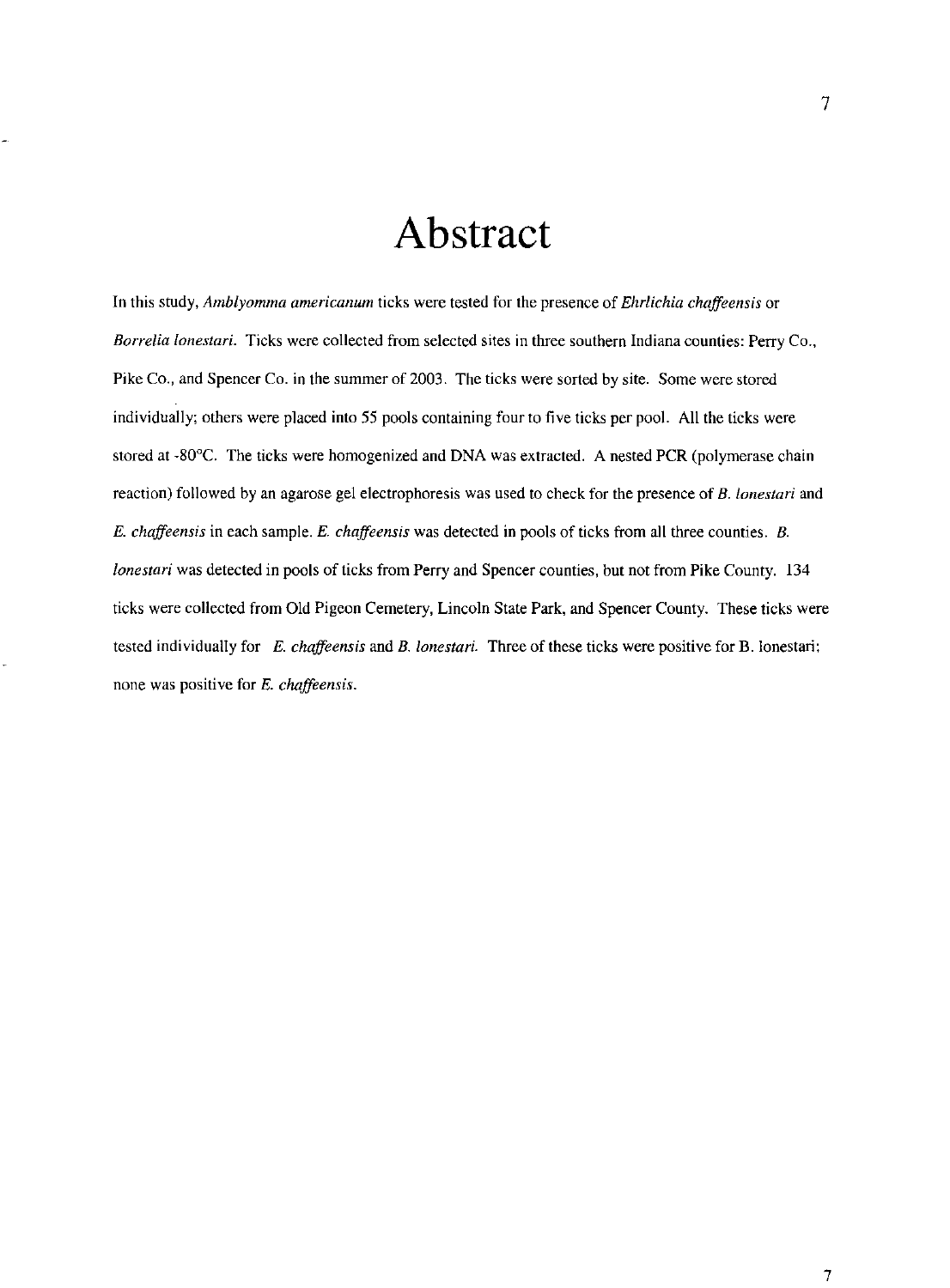# **Introduction**  *(Amblyomma americanum)*

**During warmer months, more people find themselves venturing outside. This exposes them to annoying pests such as horseflies, mosquitoes, and ticks. These pests look for hosts to feed upon in order**  to obtain a hlood meal. But these insects may leave more than just an itchy bump after they bite. They **may leave behind harmful bacterial infections. One such culprit is** *Amblyomma americanum,* **the lone star tick. Pictures of the male and female lone star tick can be seen in figure 1 and figure 2.** *A. americanum* **was**  not proven to be a principle vector for any human disease until the early 1990's. It is aggressive at all three **stages of life and is unbiased as to whom or what it bites. A.** *americanum* **can be found from west-central Texas, northwest to parts of Missouri and Iowa in the southeastern United States, and in areas of New**  England (4). A. *americanum* can be found in woodland habitats, such as young second-growth forests that contain dense underbrush. This is where the white-tailed deer, one of the main hosts for A. *americanum*, **can also be found. Deer are good hosts for A.** *americanum* **because the ticks can obtain blood meals from**  deer in all three stages of the tick's life (4). Adult A. *americanum* also feed on other medium to large sized mammals. The larvae and nymphs are attached to ground-feeding birds, medium to large sized mammals, **and sometimes small mammals such as rodents (4). Throughout its range,** *A. americanum* **is the most**  commonly reported tick to be found on humans. In the months of April through June; the nymphal and adult ticks are the most active. The tick's population and activity decrease after June (4). Several bacteria **have been found in** *A. americanum.* **The focus of our study is on** *Borrelia lonestari* **and** *Ehrlichia chaffeensis,* **two bacteria species harbored by the lone star tick.** *E. chaffeensis* **causes human monocytotropic ehrlichiosis (HME), while the spirochete,** *B. lonestari* **has been associated with a newly recognized disease, Southern tick-associated rash illness (STARI). The objectives of our study were to detennine the presence of** *E. chaffeensis* **and** *B. lonestari* **in pools of ticks and in ticks tested individually and to detennine an infection rate for each bacterium, to further establishing the geographic distribution of B.** *[onestar,* **and to find out whether we can detect one or more co-infections within any of the ticks specimens.**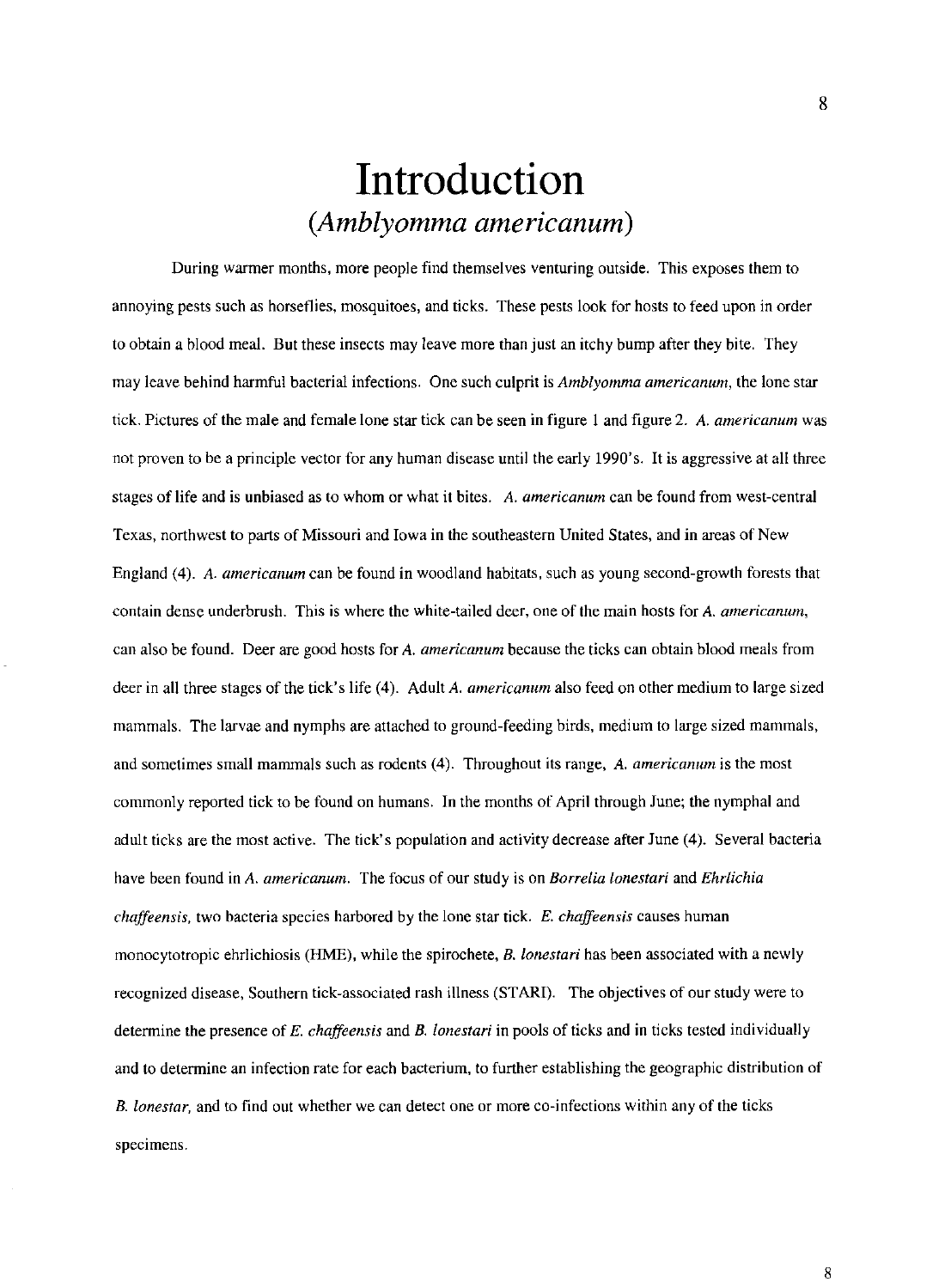

FIGURE 2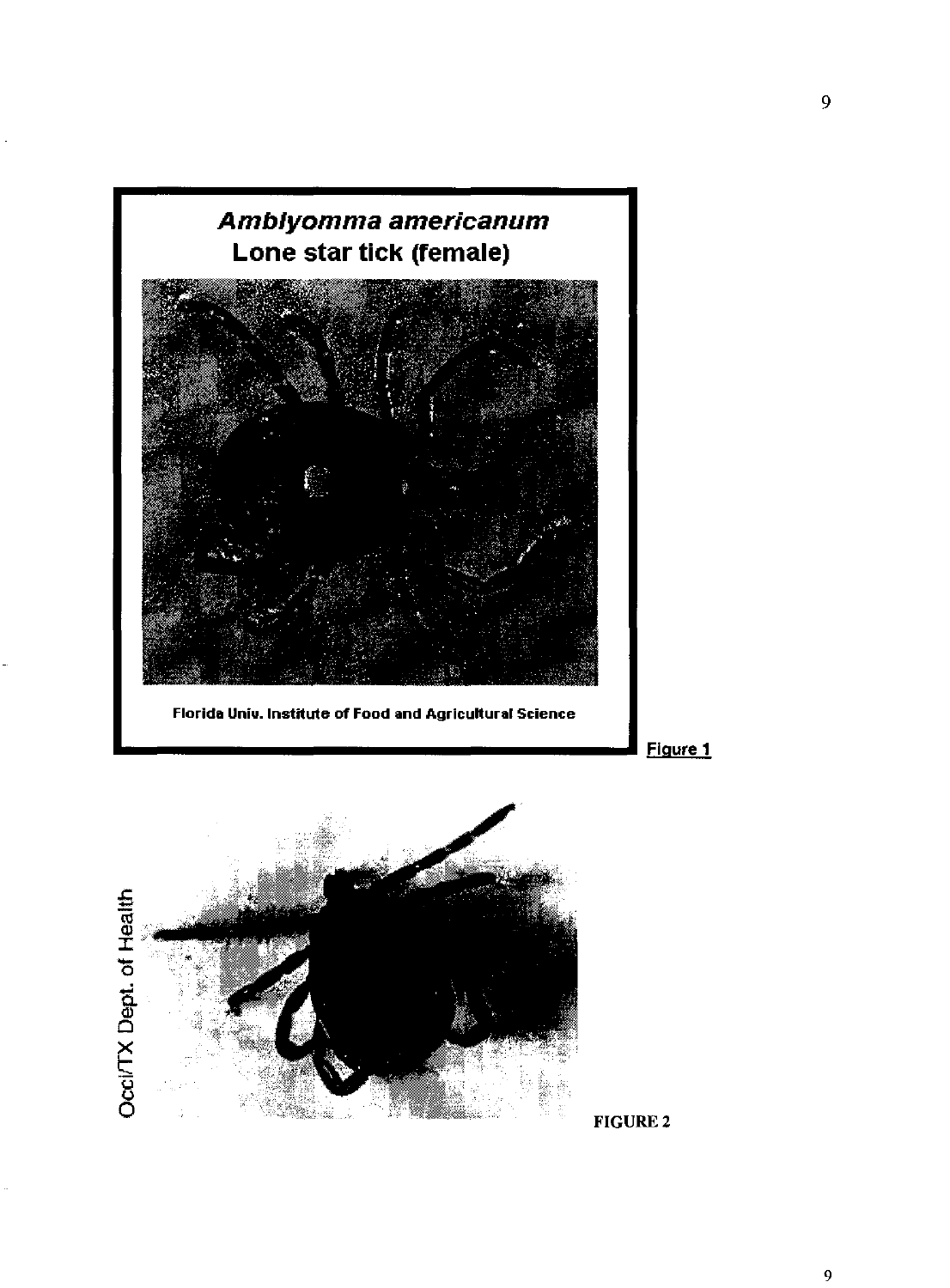# **Review of Literature**

### *Borrelia lonestari*

**Lyme disease is a nationally recognized disease.** *Borrelia burgdorferi,* **the bacteriaum which**  causes Lyme disease, is transmitted by the bite of its tick vector, *Ixodes scapularis.* The white-footed **mouse and other rodents are the primary hosts for the blacklegged tick, I.** *scapuiaris.* **While these serve as**  reservoirs for *B. burgdorferi* as well as hosts for the bacteria and for the blacklegged tick, white-tailed deer, do not (9). White-tailed deer are good hosts for adult *I. scapularis* ticks. They develop an antibody response following an infection with *B. burgdorferi*. Because of this, the deer are unable to serve as a **reservoir for** *B. burgdoiferi* **and are unable to infect ticks. Thus the primary role** of the **white-tailed deer is**  to promote the growth and spread of the vector tick population (9).

*B. burgdorferi* occurs in the northeastern United State (9). In some of these states, along with several southeastern and south central states, a Lyme disease like illness has been reported. At first, the illness was thought to be caused by *B. burgdorferi*, but the illness occurred following the bite of *A*. *americanum* **(1), There were cases where many patients were diagnosed with Lyme disease. Their diagnosis was detennined from the presence of a Lyme disease like rash and exposure to A.** *americanum.*  However, the bacterial spirochete, *B. burgdorferi*, could not be cultured from these patients and A. *americanurn,* **is unable to transmit B.** *burgdorferi.* **This meant that some other bacteria had to be causing**  the illness. This also ruled out *B .burgdorferi* as being a cause. The Lyme disease like illness became referred to as STARI, southern tick associated rash illness, or Master's disease. Characteristic of STARI is a localized expanding circular skin rash (erythema migrans) originating at the site of the tick bite. This is **very similar to the rash that is characteristic of Lyme disease. Along with the rash, general fatigue, headache, stiff neck and occasional fever also occur.** *B. lonestari* **bacteria have been seen in** *A. americanum* **ticks and in samples taken from STARl rashes. Thus,** *B. lonestari* **is a candidate for the**  causative agent of STARI (2).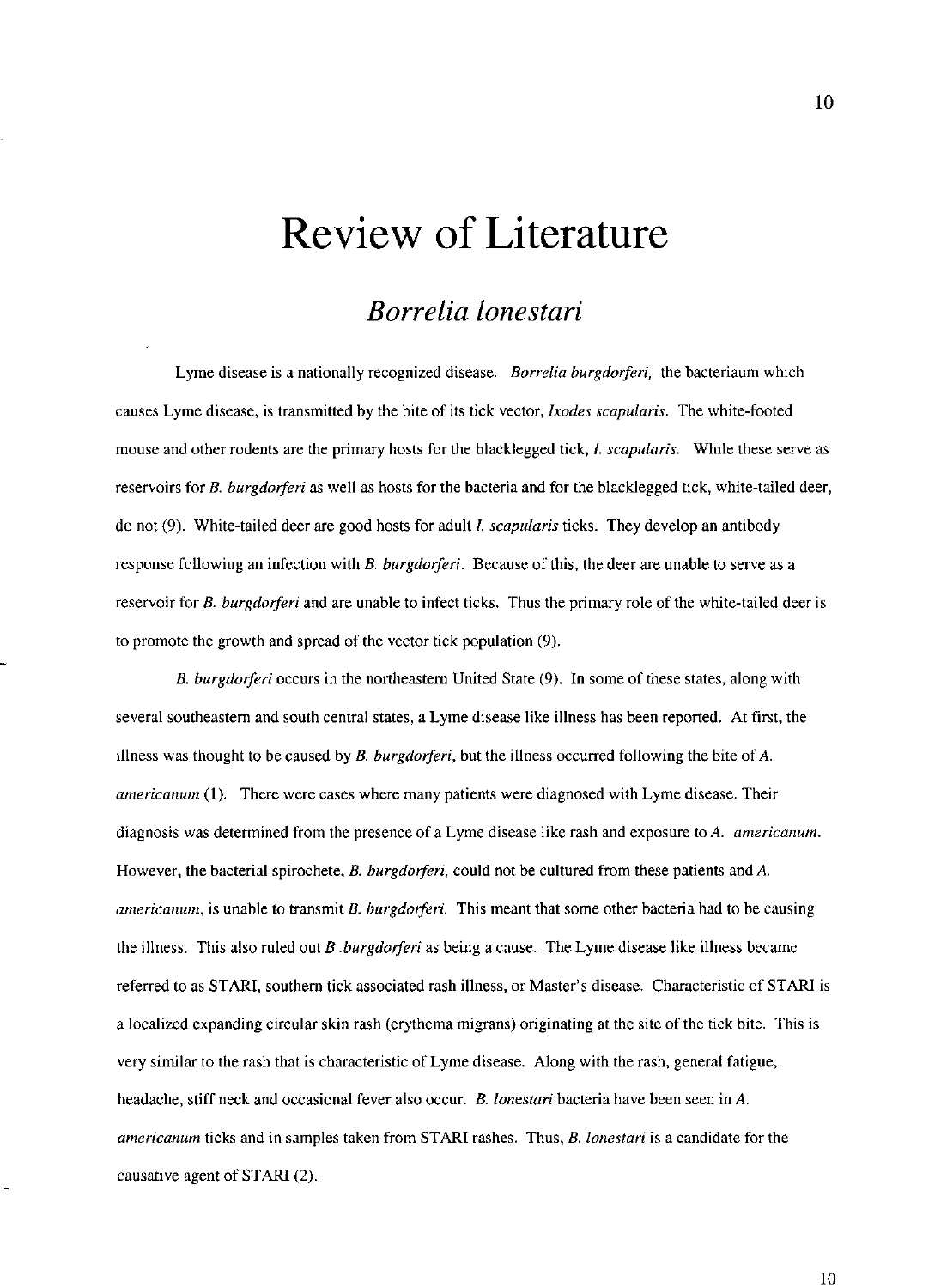When people first began reporting symptoms of this illness, the cause was uncertain since *B*. *lonestari* had not been discovered. Since the actual cause of STARI was uncertain, testing needed to be **done. A study was done on A.** *americanum* **ticks collected from New Jersey, New York, Missouri, and**  Texas. These ticks were homogenized, the DNA stabilized, and PCRs were performed. The primers used in the peR were based from the same sequences in flagellin and 16S rRNA genes of the *Borrelia* species. The primer pairs used were FlaLL FlaLS and FlaRS FlaRL (2) The nested PCR amplified a 350-bp region on the flagellin gene (fla B) (2). The bacteria found in *A. americanum* was a *Borrelia* species, but it had **different sequences from other known** *Borrelia,* **There were also some biological differences. The**  spirochete found within the A. americanum tick would not grow in media that would support the growth of **other** *Borrelia* **species. A new bacterium had been discovered. It became known as** *Borrelia lonestari (2).* 

Until recently, *B.* lonestari had not been isolated in culture, so the PCR of 16S ribosomal DNA(rDNA) and the flagellin gene are used to determine whether or not a human or tick is infected with *B*. *lonestari* (10). In a study done by Moore, whole blood samples were taken from white tail deer. DNA was extracted by using the GFX genomic blood DNA purification kit. Nested PCRs that used the primer pairs FlaLL and FlaRL and FlaLS and FlaRS were performed to identify any positive samples. *B. lonestari* infection was found in 7 out of 80 deer (8.7%). This was the first reported evidence for the presence of *B. lonestari* to be found in a vertebrate other than a human (10).

**In Missouri, and other south central and southeastern states, many Lyme disease cases have been**  reported. In a study done by Bacon, ticks were collected by a white drag cloth and sorted into pools of 1- 25 ticks. The ticks were homogenized in 1 mlof phosphate buffer saline and a pellet was obtained. The QIAamp DNA mini kit was used to extract DNA, and a nested peR was done on the samples. The primers described by Barbour were used to amplify the 16S rRNA gene fragment (2). This experiment was the first **time** *B. lonestari* **was shown to be present in ticks from Missouri. They were confirmed by 16SrRNA and**  flaB gene sequence analyses. One 16SrRNA (1330bp) and two flaB (640 and 1,600 bp) PCR products were obtained from the DNA from the pools of ticks and the DNA was sequenced. This sequencing managed to extend the 1996 published sequence of *B. lonestari* flaB by 920 nucleotides. This sequencing gave a 1611-nucleotide fla B product (2).

11

II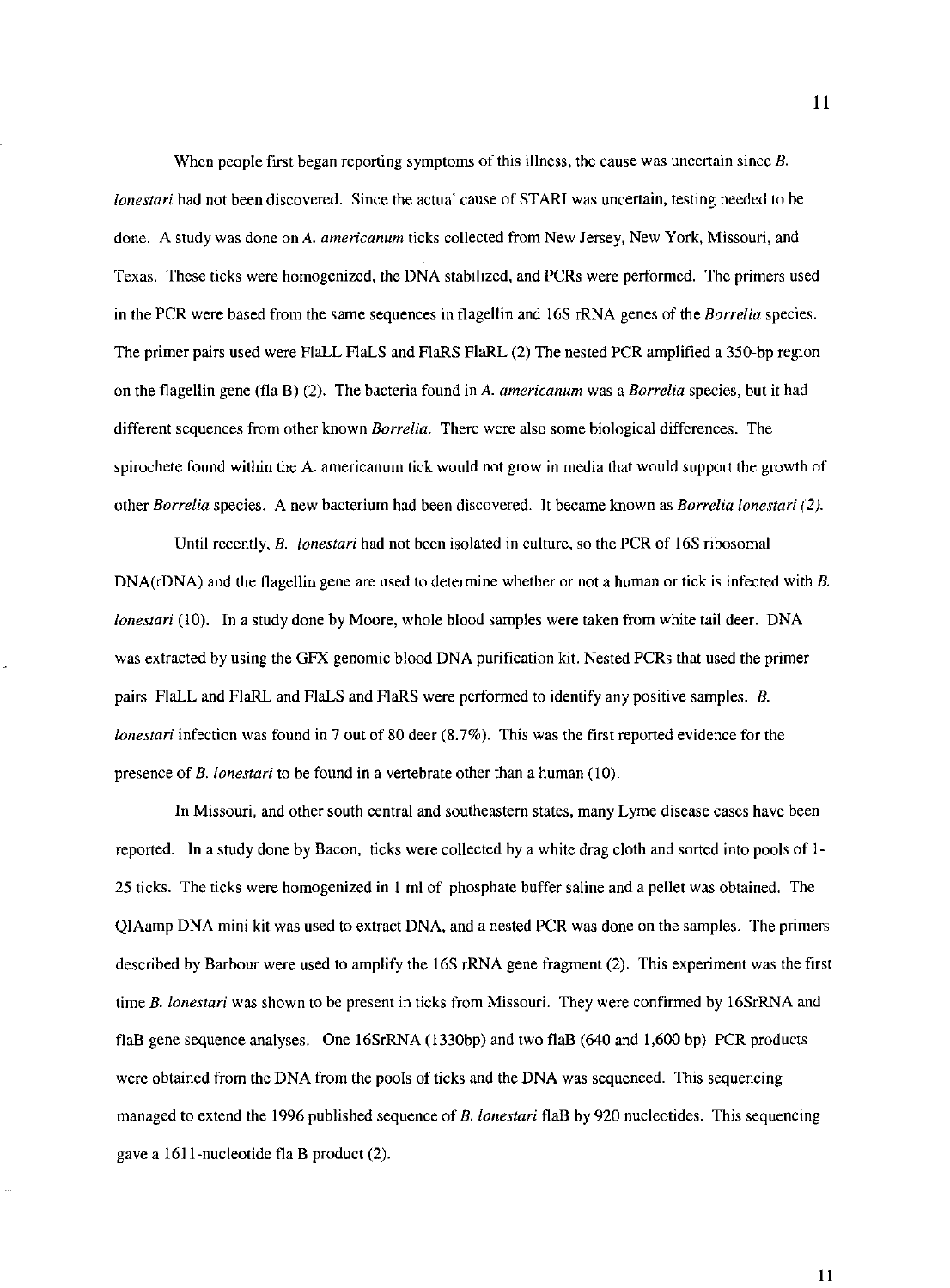There is a low prevalence of *B. lonestari* in A. *americanum* (1-2%), *but* the chance of being infected is still high. This is due to the large quantity of the tick *A. americanum* and its aggressive nature. **Because the tick can bite multiple times, the chance of infection is increased (8), In a recent study done in**  2003 by Varela, the tirst culture of *Borrelia lonestari* was grown. This was done by feeding the culture every 3 to 4 days with a mixture that contained ISE6 cells. The ISE6 cells are an embryonic *Ixodes scapularis* tick cell line (11). This will hopefully lead to a new understanding of the bacteria, *B. lonestari.* 

### *Ehrlichia Chaffeensis*

*Ehrlichia chaffeensis* is an obligatory intracellular gram negative bacterium that grows within the **endosomes of the host cell as clusters named morulae.** *E. chaffeensis* **causes the disease HME or human**  monocytotropic ehrlichiosis (5).

It was observed that the cases of HME overlap with the geographic range of A. *americanum.* The lone star tick was suspected to be the vector of *E. chaffeesnsis.* PCR testing done with pools and individual **ticks collected in endemic areas shows 1 % to 5% minimum infection rates for pools and 5% to 15% for**  individual ticks (4). Fifteen states in the northeast, southeast, and Midwest parts of America have had **positive results for the presence of** *E. chaffeensis* **in the DNA of** *A. americanum* **were both males and**  female lone star ticks were infected (4). The cycles of replication, growth, and development of the bacteria *E. chaffeensis* in the lone star tick is uncertain along with the mechanism that allows the vertebrate host to become infected during the ticks feeding (4).

According to Childs and Paddock, the white-tailed deer is the only vertebrate species known to be a complete and sufficient host for maintaining the transmission cycle of *E. chaffeensis* (4). In testing done by Bolte and Brennan, 80% to 100% of white-tailed deer tested in endemic areas were infested with all three stages of A. *americanum* (4). In the larval and nymphal stages, the ticks feed on deer. If a deer is infected with the bacteria, the feeding larva and nymphs could also become infected. While the ticks **undergo molting and develop into adults, the bacteria,** *E. chaffeensis* **remain present in the tick. During a**  blood meal, nymphal or adult ticks can infect people, dogs, and deer. Ticks cannot pass on *E. chaffeensis*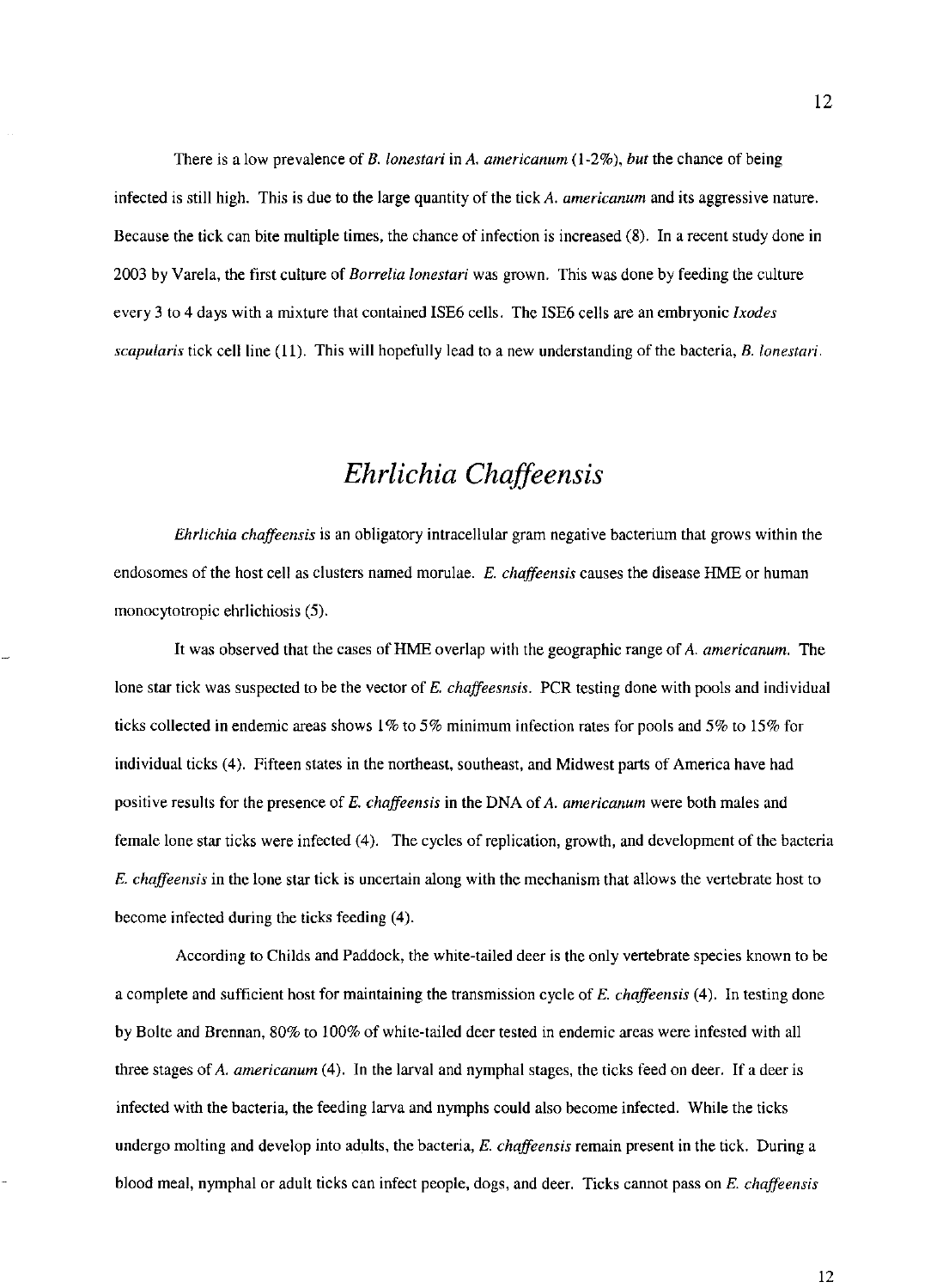**to their offspring through transovarian transmission. The larva must acquire the bacteria by feeding from**  an infected host. If a larva becomes infected, it can transmit *E. chaffeensis* to humans. This can then lead to HME.

HME is more likely to infect people who live in suburbs or rural areas, where 66% of infection occurs. HME usually occurs in the months of April through September, making it a seasonal disease. About 68% of the cases take place in the months of May through July. (5) There is an incubation period of **7 to 10 days after transmition of E.** *chaffeensis* **has occurred. After the incubation period, symptoms start to**  show up which generally include fever, malaise, and headache. Myalgia, chills, diaphoresis, nausea, and **anorexia are less common symptoms. Forty percent to sixty-two percent of patients need to be hospitalized due to an increase in the intensity of the illness. Intensive care may be needed. The illness can last around**  23 days. Even though there is effective antimicrobial therapy, 2% to 7 % of people still die (5). HME is life-threatening and should be taken seriously. It leads to hypotension, respiratory failure, **meningoencephalitis, coagulopatby, acute renal failure, hemorrhagic manifestations and possibly cardiac failure (5). The more severe infections involve the central nervous system (5). Patients may experience hallucinations, confusion. photophobia. and stupor. Seizures and comas can also occur, although these are**  seen in more severe cases. In diagnosing someone with HME, their symptoms should be taken into consideration. If the symptoms of an illness would include those of HME, and if someone is suffering for **more than 3 days from fever, headache, and malaise and have possibly been exposed to** *A. americanum,*  HME should be considered as a diagnosis. A blood count should be taken and the presence of leucopenia or thrombocytopenic should be determined. If *E. chaffeensis* is present, doxycycline should be given to the patient. When HME is diagnosed, it is usually confirmed with four-fold or greater rise in IFA antibody **titre to** *E. chaffeensis.* **There is concern that human ehrlichioses will possibly increase over the next 10**  years. This is because more people will be moving into or near areas with infected ticks. There will also **be an increase in the number of active older people and immunocomprised people. With better ways to diagnose infected patients, the actual number of infected people will also rise. This is why it is important to**  study the disease and know the percentage of ticks infected (5).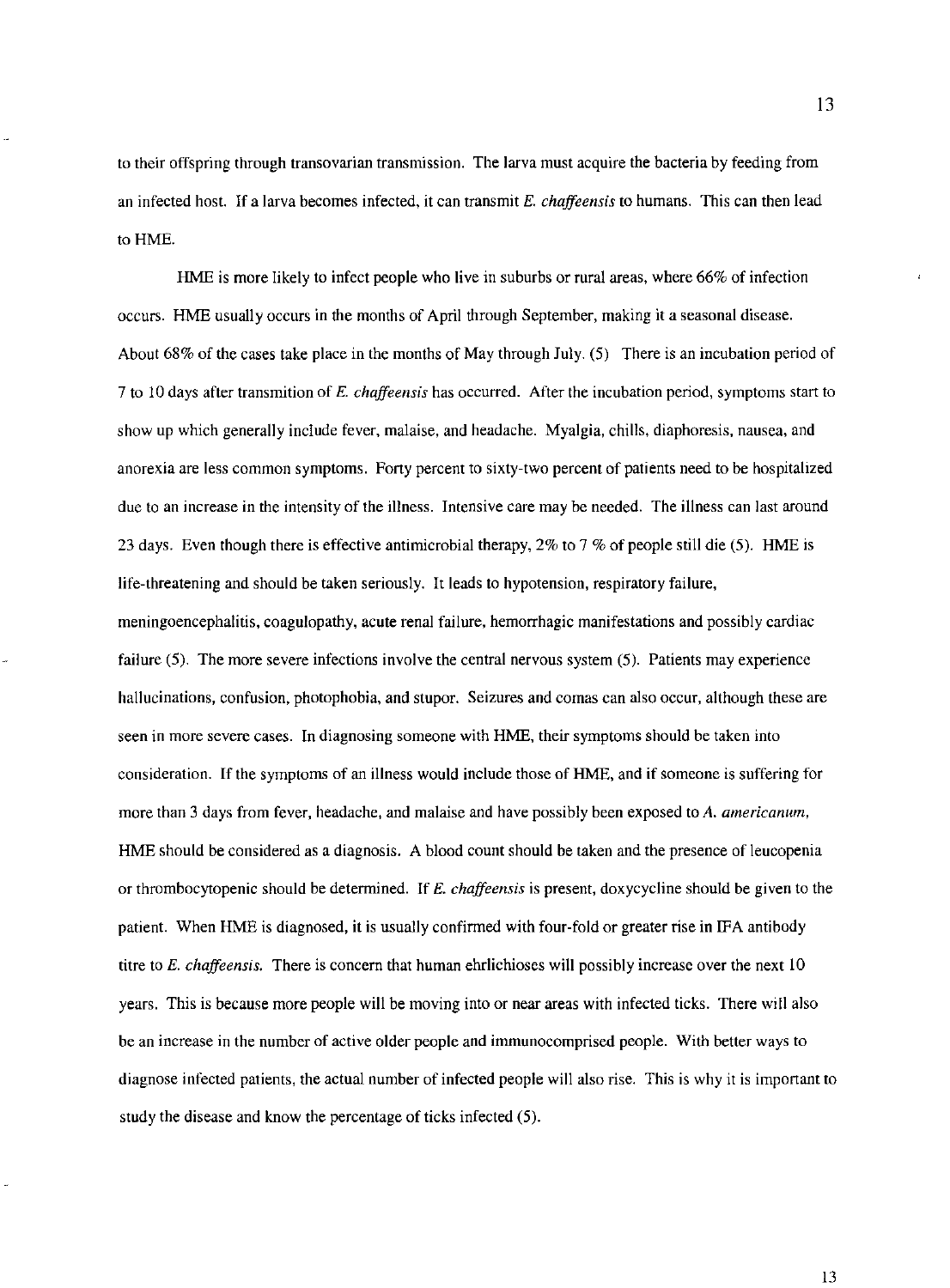# **Procedures**

## **Tick Collection**

Tick samples were collected during the months of May and June of 2003 by dragging a  $1m<sup>2</sup>$ corduroyed flag, on the ground, through fields and wooded areas. Ticks were collected from Perry, Pike, and Spencer counties, known to have higher levels of *Ehrlichia chaffeensis* present in the tick vector, *Amblyomma arnericanum.* **A map of Indiana with the designated counties marked can be seen in figure 3.**  The ticks were then removed from the corduroyed flag with forceps and placed in a small epp tube. A blade of grass was also placed in the vials. The vials were then put in a cooler and transported to the lab where the ticks were sorted, surface sterilized with ethanol, and put into pools of four to five ticks. This **was done without discrimination between males and females. Individual ticks were placed in epp tubes and**  labeled male or female. Pools of ticks and individual ticks were stored at -80°C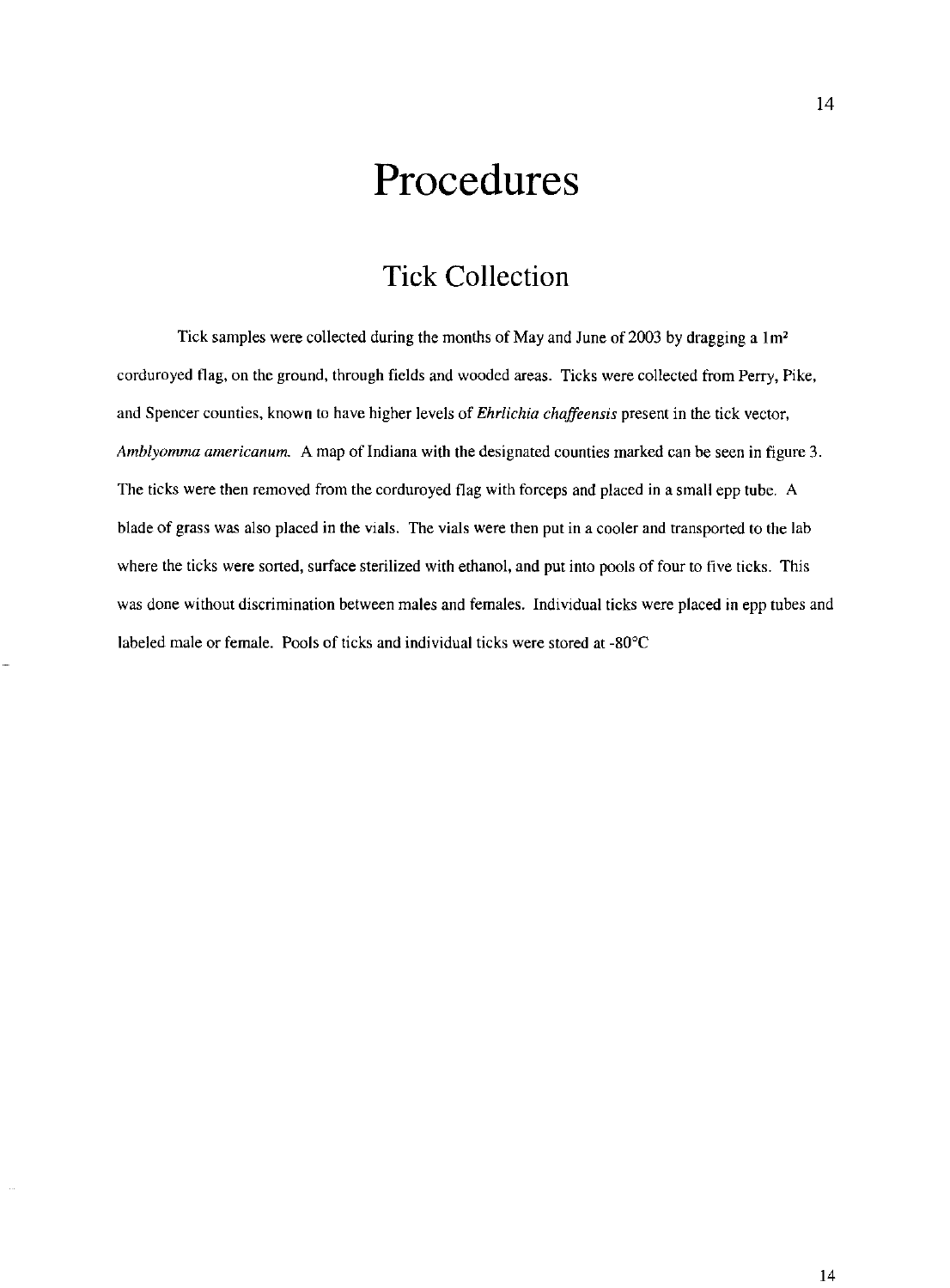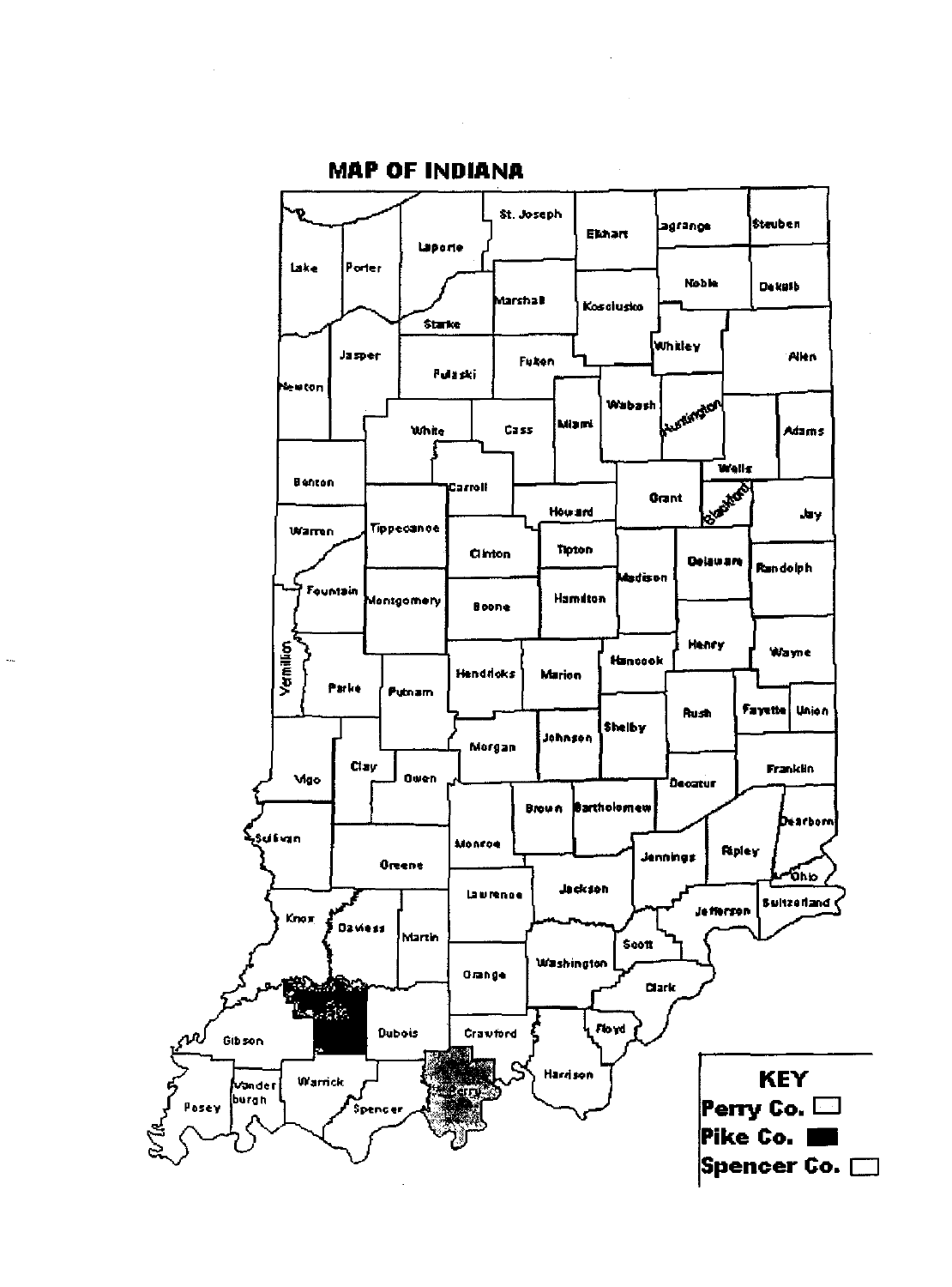### **Template Preparation**

To prepare a template for the PCR, DNA was extracted from the samples. Individual ticks were **ground with a pestle with the presence of liquid Nitrogen in order to homogenize it. Then, DNA was**  extracted by using the DNA Extraction Gentrakit (7). The DNA from the pools of ticks was extracted by using the Phenol-Chloroform DNA extraction procedure. The pools of ticks were smashed with a hammer and a mixture ofCTAB and EtSH was added to stabilize the DNA. After homogenization, the DNA **needed to be extracted.** 

#### **DNA Extraction from individual ticks**

For individual ticks, 300  $\mu$ l of cell lysis solution were added to each tube along with 1.5  $\mu$ l **Proteinase K. The contents in the centrifuge tube were mixed by inverting them twenty five times. These**  samples were placed in a Fisher Scientific Dry Bath Incubator at 55°C for 30 minutes and at 65° C for 20 minutes. After incubation, 1.5µ! of RNAase A solution were added to each centrifuge tube. The tubes **were inverted 25 times. Another incubation period of 30 minutes was required. This was done in an**  ISOTEMP 202S Fisher Scientific dry bath at 37°C. The samples were then allowed to cool to room temperature and  $100\mu$ 1 of Protein Precipitation Solution was added. After adding the solution, each sample was required to be vortexed for 20 seconds, and centrifuged for 3 minutes at (13,000-16,000g). Next, clean centrifuge tubes were labeled and dated. The supernatant was then added to each tube and the pellet was discarded. Next, to each tube 300  $\mu$ l of 100% Isopropanol and .5  $\mu$ l of glycogen were added. The centrifuge tubes were inverted 50 times in order to mix. The samples were then centrifuged for 1 minute at (13,000-16,000g). The supernatant was discarded. The pellet was cleaned with 70% ethanol and centrifuged for 1 minute. The supernatant was again discarded, and the pellet was required to air dry for 10 to 15 minutes. After drying, 50  $\mu$ l of DNA hydration solution was added to each centrifuge tube. The samples were left at room temperature overnight. Later they were stored at -80° C.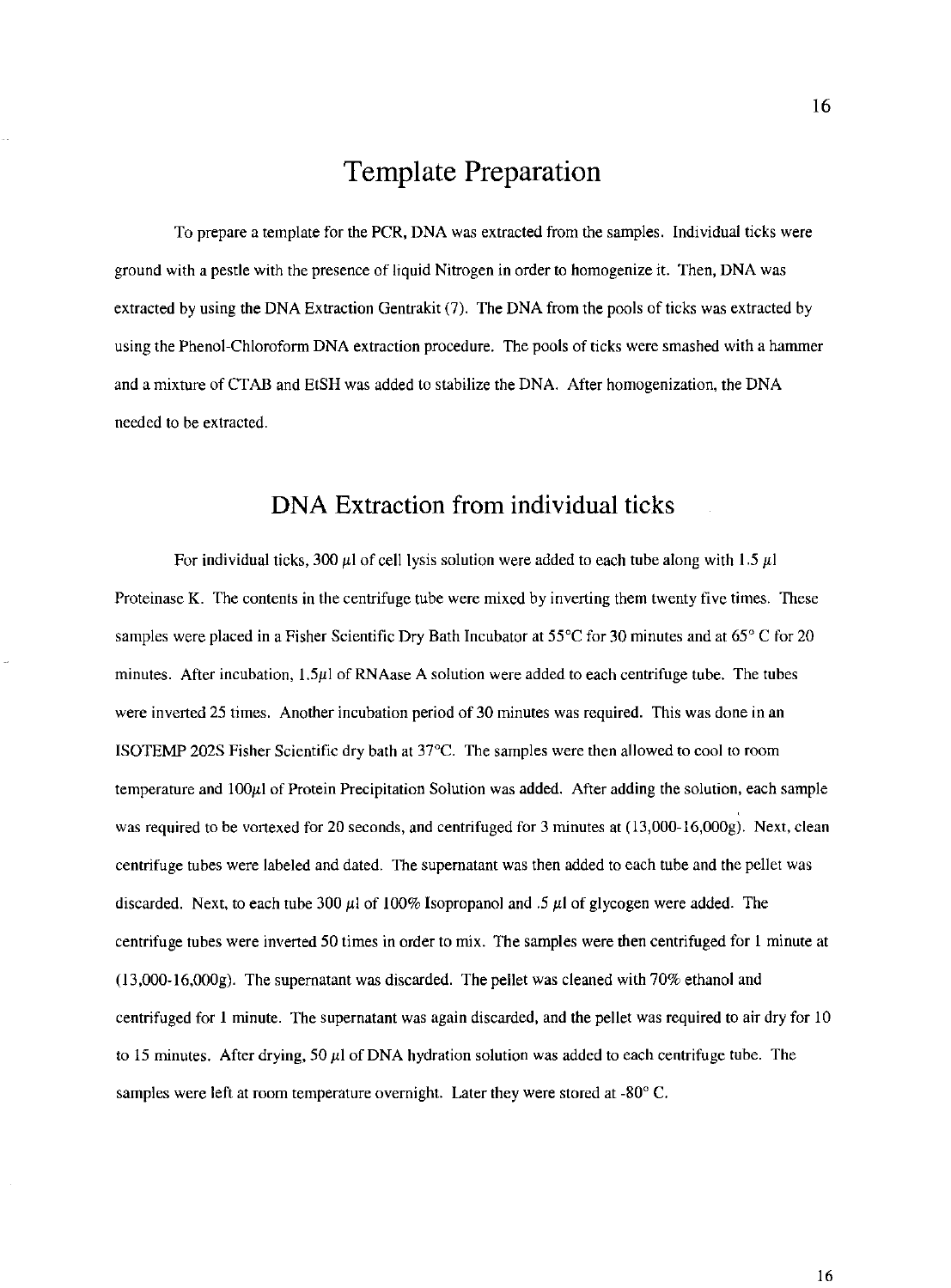#### **DNA Extraction from pool of ticks**

The pools of ticks underwent the Phenol-Chloroform DNA Extraction Procedure. This procedure started out by smashing the ticks with a hammer. Then a mixture of .4 rnl CTAB and .5  $\mu$ l EtSH was added to each bag (3). This mixture was transferred to a centrifuge tube and incubated at 65°C for 30 minutes in a water bath. Next.4 ml Phenol-Chloroform:Isoamyl was added. Each centrifuge tube was vortexed and centrifuged at 1O,000g for 10 minutes. The **aqueous solution was transferred to a new clean and properly labeled centrifuge tube. The organic**  phase had .4 rnl Non-CT AB added to it. This mixture was vortex and centrifuged at 10,000g for **10 minutes. The aqueous solution from each centrifuge tube was added to the aqueous solution**  that was saved from before. The organic phases leftovers were discarded. To the combined aqueous mixture, .8 rnl of CHC13:IAA was added and centrifuged for 10 minutes at 1O,000g. The organic material was again discarded while the aqueous solution and  $524\mu$ I Isopropanol was added to another clean centrifuge tube. This was then incubated at  $-20^{\circ}$  C for 1 hour or overnight. After incubation, the samples were centrifuged at 10,000g for 10 minutes. The pellets were washed with 80% EtOH, centrifuged, and resuspended in 50  $\mu$ l TE. Then they were stored at -80° C until a PCR could be performed on them.

### **PCR ANALYSIS**

**The peR, or polymerase chain reaction, is the most commonly used nucleic acid amplification**  method. In a PCR, the targeted nucleic acid is copied 10<sup> $\gamma$ </sup> or more times by using the methods of nucleic acid replication and nucleic acid hybridization. This allows for the detection of the target nucleic acid. There are three steps in a PCR that can be repeated 30 to 50 times. These steps are denaturation of the **target nucleic acid, primer annealing, and extension of primer target duplex. In the first step: denaturation of the target nucleic acid, the separation of strands occurs due to the increase of temperature, This is called**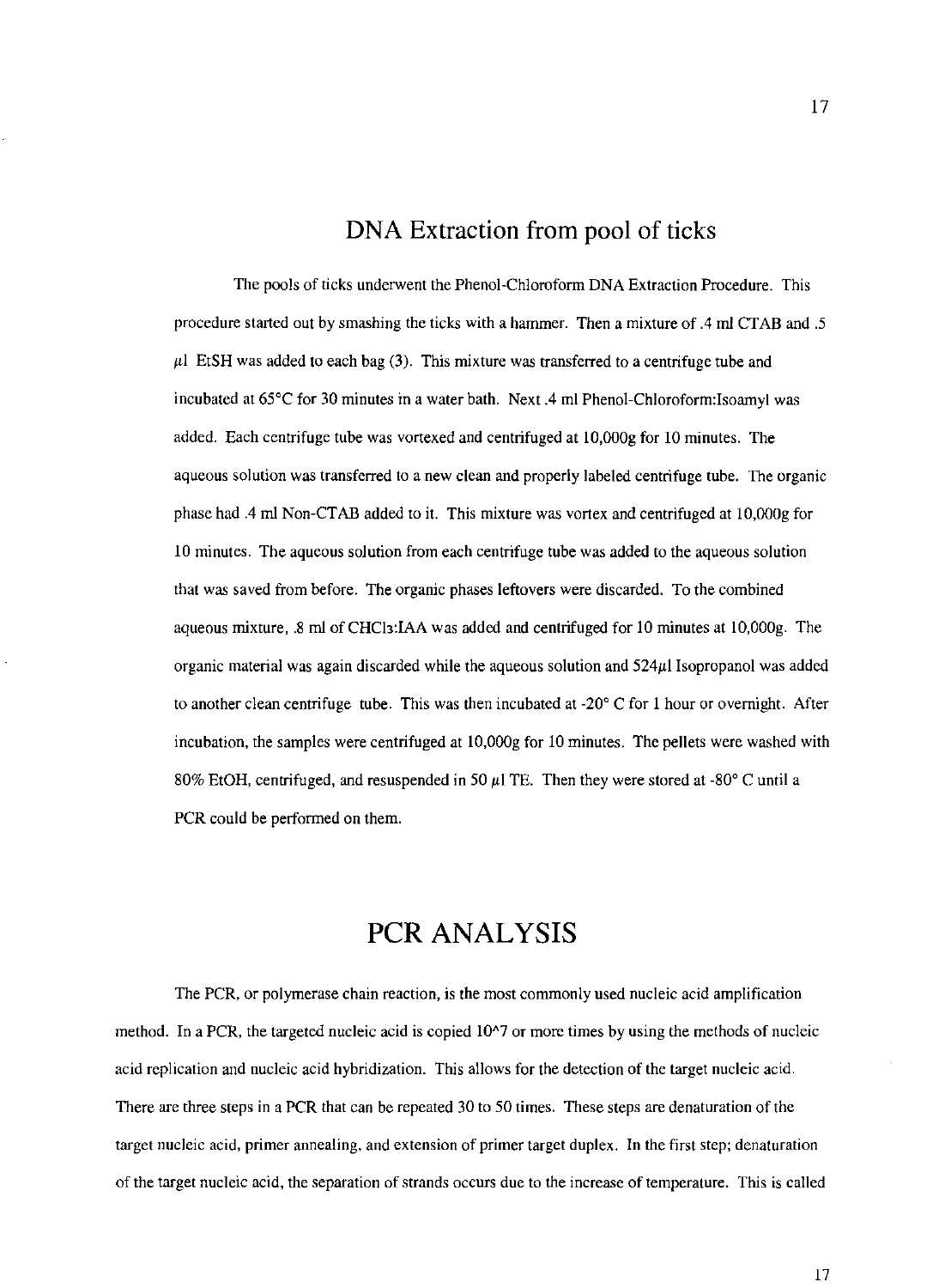denaturation of DNA. The target nucleic acid has to be in single stranded fonn in order for the next step, primer annealing, to take place. After the DNA has been denatured, the second step takes place. Primers, which are short sequences of nucleic acid, are used to anneal the target nucleic acid. The two primers used are paired so that they flank the sequence. One primer will anneal to one target strand at one end of a certain site. The other primer will anneal at the other end of the complementary sequence at a specific site. In the last step, extension of primer-target duplex, the DNA is replicated. Taq polymerase, which can withstand heat, is used to help the primers add nucleotides in the 5'-3' direction. (6) The outcome is a double stranded DNA molecule with the primers present in the product. (7) One PCR cycle is made up of these three steps. The samples are placed in a thennocycler. The thennocycler will carry out the required number of cycles at the designated temperatures. This can produce 10^7 to 10^8 copies of the target nucleic acid, and allow it to be detected later. In this experiment, nested PCRs were performed to optimize the amplification of target DNA base pairs. The Nested PCRs are very sensitive and can increase specificity (6). Two different sets of primers are used in a nested PCR. The first set is used in the first or primary PCR. The product from the primary PCR is used as a template for the second or secondary PCR. In the secondary PCR, the other set of primers are used.

#### peR Method used to test for *Ehrlichia chaffeensis*

In the primary PCR used to test for *E. chaffeensis*, 29.5µl of water, 5µl of 10XBuffer, 5µl of MgCl,  $1\mu$ I of each dNTPs, 0.3 $\mu$ I of Taq Polymerase, and 0.6 $\mu$ I of each Primer, ECC and ECB, were added to each sample. (The information for these primers can be seen in table 1.) To add the required quantity of each reagent, the amount needed was multiplied by the number of samples. This amount was all put in a master mix. After a quick spin in the centrifuge,  $45\mu$  of the master mix were pipetted into each 0.2  $\mu$ l epp tube that was clearly labeled with each specific sample number. Then,  $5\mu$ l of each sample was pipetted into its designated epp tube. After another spin in the centrifuge, the samples were placed in the thermocycler. The samples were denatured for IS seconds at 94°C, annealed for 30 seconds at 48°C, and extended for 30 seconds at 72°C. This was done for 30 cycles. After the cycles were completed, the samples were extended again at 72°C for 5 minutes, and soaked at 4°C **until** the samples were removed from the thermocycler. The primary PCR products were used as templates for the secondary PCR. The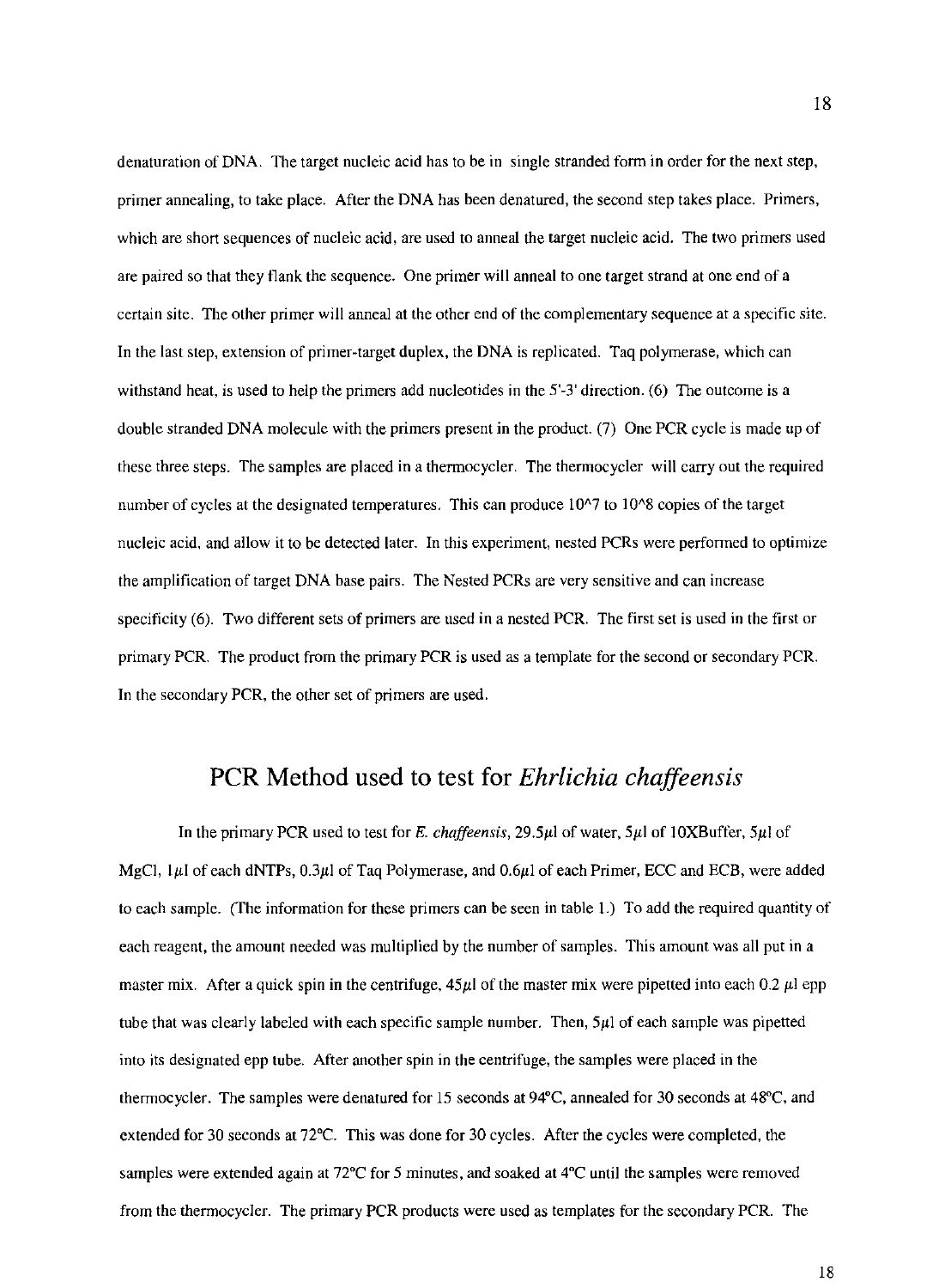reagents used for this master mix were the same except for the pair of primers and the amount of water needed per sample. Each sample required  $29.1\mu$  of water. The primers that were used this time were HEland HE3, which amplified the 389 base pair product. (The information for these primers can be seen in table 1). Each sample required 0.3µl of each primer. Three micro-liters of DMSO for each sample was also added in the master mix to the secondary PCR. 48.51'1 of the master mix was pipeted into the epp tubes, along with  $1.5\mu$  of each sample. The samples were placed back in the thermocylcer. The samples were denatured for 15 seconds at 94"C, annealed for 30 seconds at 55"C, and extended for 30 seconds at 72°C. This was done for 30 cycles. After the cycles, the samples were again extended at  $72^{\circ}$ C for 5 minutes, and then soaked at  $4^{\circ}$ C until they were removed from the thermocycler.

| Table of Finners used in rested FCR<br>For Ehrlichia chaffeensis<br>(TABLE 1) |         |         |         |         |
|-------------------------------------------------------------------------------|---------|---------|---------|---------|
| Primers                                                                       | ECB     | ECC     | HE1     | HE3     |
| <b>Bases</b>                                                                  |         | 23      | 29      |         |
| <b>MW</b>                                                                     | 6,727.4 | 7,092.6 | 8,855.8 | 8,175.4 |

Table of Primers used in Nested PCR

#### HEl:5'-CAATTGCTTATAACCTTTTGGTTATAAAT-3' HE3:5'-TATAGGTACCGTCATTATCTTCCTAT-3'

#### ECB:5'-CGTATTACCGCGGCTGCTGGCA- 3' ECC:5' -AGAACGAACGCTGGCGGCAGCC-3'

#### peR Method used to test for *Borrelia lonestari*

In the master mix for *Borrelia lonestari,* the reagents are the same as the ones used in the master mix for *E. chaffeensis,* except for the primers. The water amount was different, and there was no DMSO added to either the primary or secondary PCR. The amount of water needed per sample for the primary PCR was  $28.7\mu$ . In the secondary PCR,  $32.47\mu$  of water was required per sample. The primers used in the primary PCR are FlaIL and FlaLR, which amplify the 664 base pair from the flagellin gene. (The information for these primers can be seen in table 2.) One  $\mu$ l of each primer was needed per sample. Then,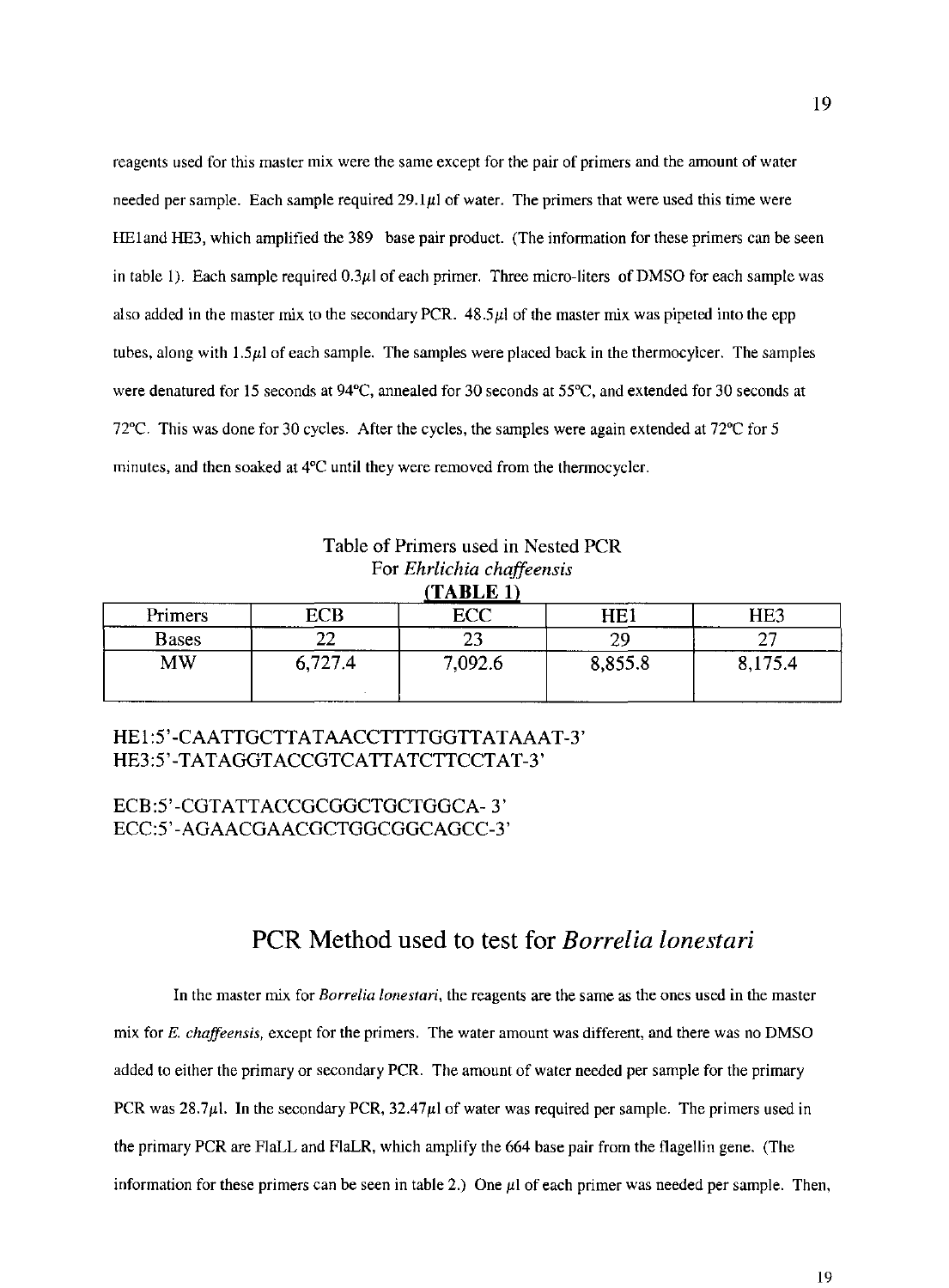$5\mu$ I of each sample and  $45\mu$ I of the master mix were combined in each epp tube and put in the thermocycler **for 35 cycles. The samples were denatured for 3 minutes at 95°C, annealed for lminute at 95°C, and**  extended for 1 minute at 55"C. After the 35 cycles, the samples were extended again at 75"C for 1 minute and soaked at 4"C until they were removed from the thermocycler. The primary PCR product for *B. lonestari* was used as a template for the secondary PCR. The primers used in the secondary PCR were FlaRS and FlaLS, resulting in a 350 base pair product. (The information for these primers can be seen in table 2.) One and a half micro-liters of the template and  $48.5 \mu$  of the master mix were pipetted into each epp tube and put in the thermocycler. The samples were put under the same conditions as the primary PCR. After completion of the second PCR, the samples were ran in an 1,5 % agarase gel electrophoresis's. This allowed us to determine which samples are positive.

**Table of Primers used in Nested PCR For Borrelia lonestari (TABLE 2)** 

| Primers                | FlaLL  | FlaLS   | <b>FlaRS</b> | FlaRL |
|------------------------|--------|---------|--------------|-------|
| <b>Bases</b>           | 24     | ∠∠      | Ζb           | 24    |
| $\mathbf{M}\mathbf{W}$ | ,409.9 | U.OJZ.J | ' 870.2<br>– | 0.10C |

FlaLL: 5'-ACATATTCAGATGCAGACAGAGGT-3' FlaLS:5' -AACAGCTGAAGAGCTTGGAATG-3'

#### FlaRS:5'-CTTTGATCACTTATCATTCTAATAGC-3' FlaRL:5'-GCAATCATAGCCATTCGAGATTGT-3'

## **Gel Electrophoresis**

After the PCR is complete, the products need to be visually analyzed in order for positive and negative samples to be determined. This is done by agarase gel electrophoresis. It separates products according to size. The Agarose gel has a wide range of separation. It can disperse DNAs from 200 to 50,000 base pairs. (3) The buffer used to cover the gel was Tris borate EDTA(TBE). TBE has a higher buffering capacity and works better with small molecules. Three to 5mm of the buffer should cover the gel. If there is not enough, the gel could dry out. If there is too much, the buffer can increase the heat **levels and cause the motility of the DNA to decrease. Too much buffer can also decrease the amount of**  current going through the Agarose gel. The current is what helps to move the DNA down the gel. There is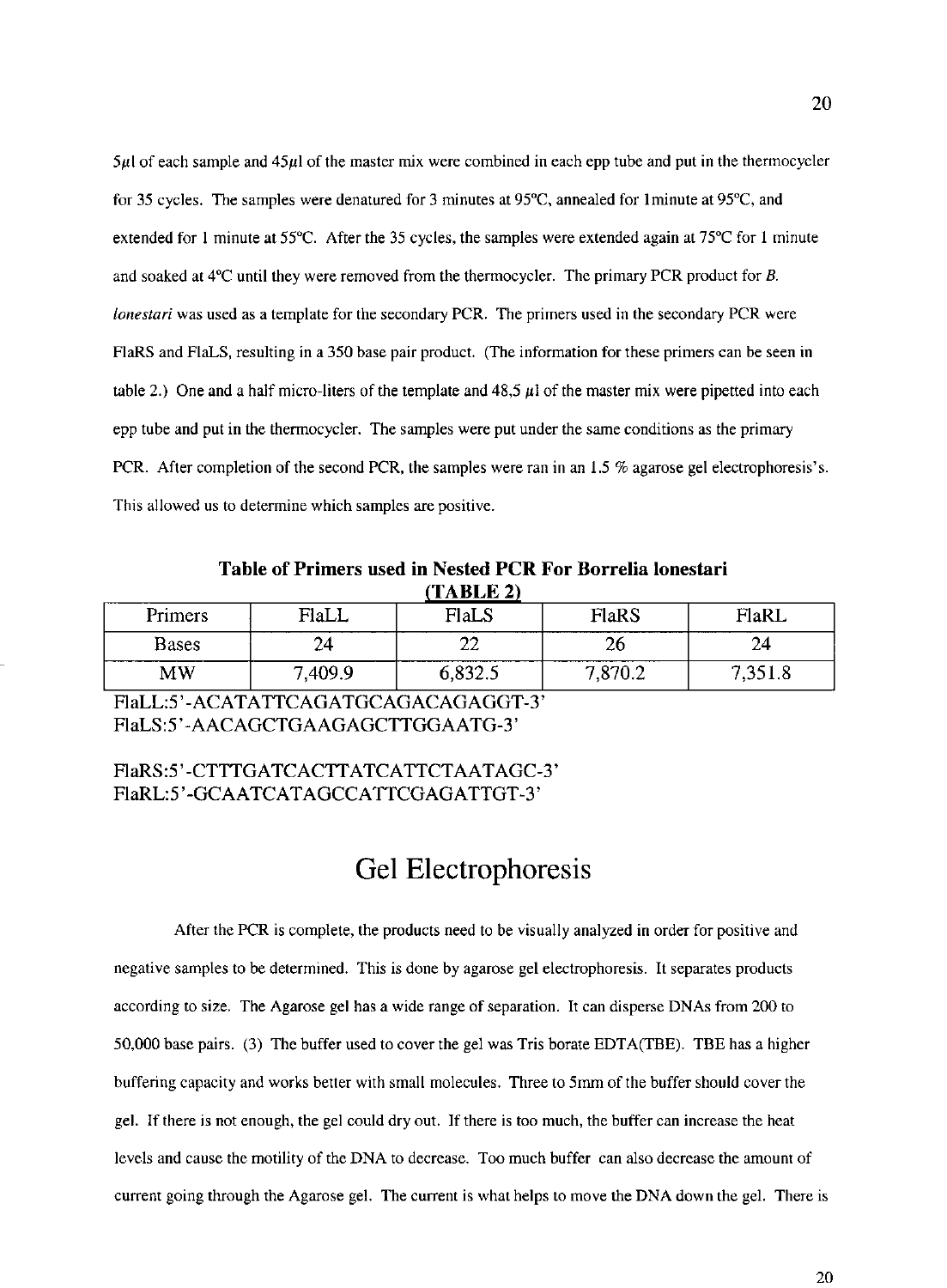a negative and a positive wire that plugs into the voltage supply. The negative particles flow towards the positive side. Since DNA is negative it moves toward the anode. If the gel is ran for too long, the DNA will run off the gel. The progress of the DNA movement should be monitored. A dye must be added to the gel in order to stain the DNA and allow for its visualization. A loading dye must be added to each DNA sample. The loading dyes are dense. This helps the DNA to settle to the bottom of the wells. The dye also moves with the DNA. This allows the DNA's progress to be monitored so the completion for the electrophoresis will be known. A molecular weight ladder is also added in one of the wells. This ladder will allow the base pair from any of the bands to be measured and positive samples can be identified. After the run has been completed, visualization of the PCR product is done.

### **Procedures for Gel Electrophoresis**

In order to run the gel electrophoresis, the gel needs to be prepared. The amount of Agarose was weighted out on an electronic scale. Depending on the amount of the gel used, either 1.275 grams or .45 grams of agarose was required. The agarose was added to a sterilized Erlenmeyer flask along with 85 ml or 30 ml of IX TEE buffer. These volumes correspond with the weight of the agarose. The Erlenmeyer Ilask was heated in the microwave until the agarose dissolved in the buffer. Ethidium bromide was the dye added to the gel. Either 4.5  $\mu$  or 1.5  $\mu$  of Ethidium bromide was needed. The gel was allowed to set up in the proper electrophoresis apparatus. While the gel was setting up, the loading dye was pipetted into each sample. Since the samples were at 50  $\mu$ l in volume, 10  $\mu$ l of the loading dye was added. When the gel was ready, used IXTBE buffer was poured over the gel. Then, the samples were pipeted into each well along with a marker. The marker used with the gels was Hyper ladder IV. The ladder creates 9 bands that go from 100 to 1000 base pairs. The 1000 base pair band has a higher intensity in order for it to be distinguished. The gel was run at 60 to 80 milliamps per volts. When it completed running, the gel was placed on a UV box to illuminate the samples and molecular weight band. The Ethidium bromide interacts with the DNA strands and forms a complex that fluoresces when the complex is hit by a UV light. This allows us to visualize the PCR product. A Kodak EDAS 290 camera, which was set up to the computer,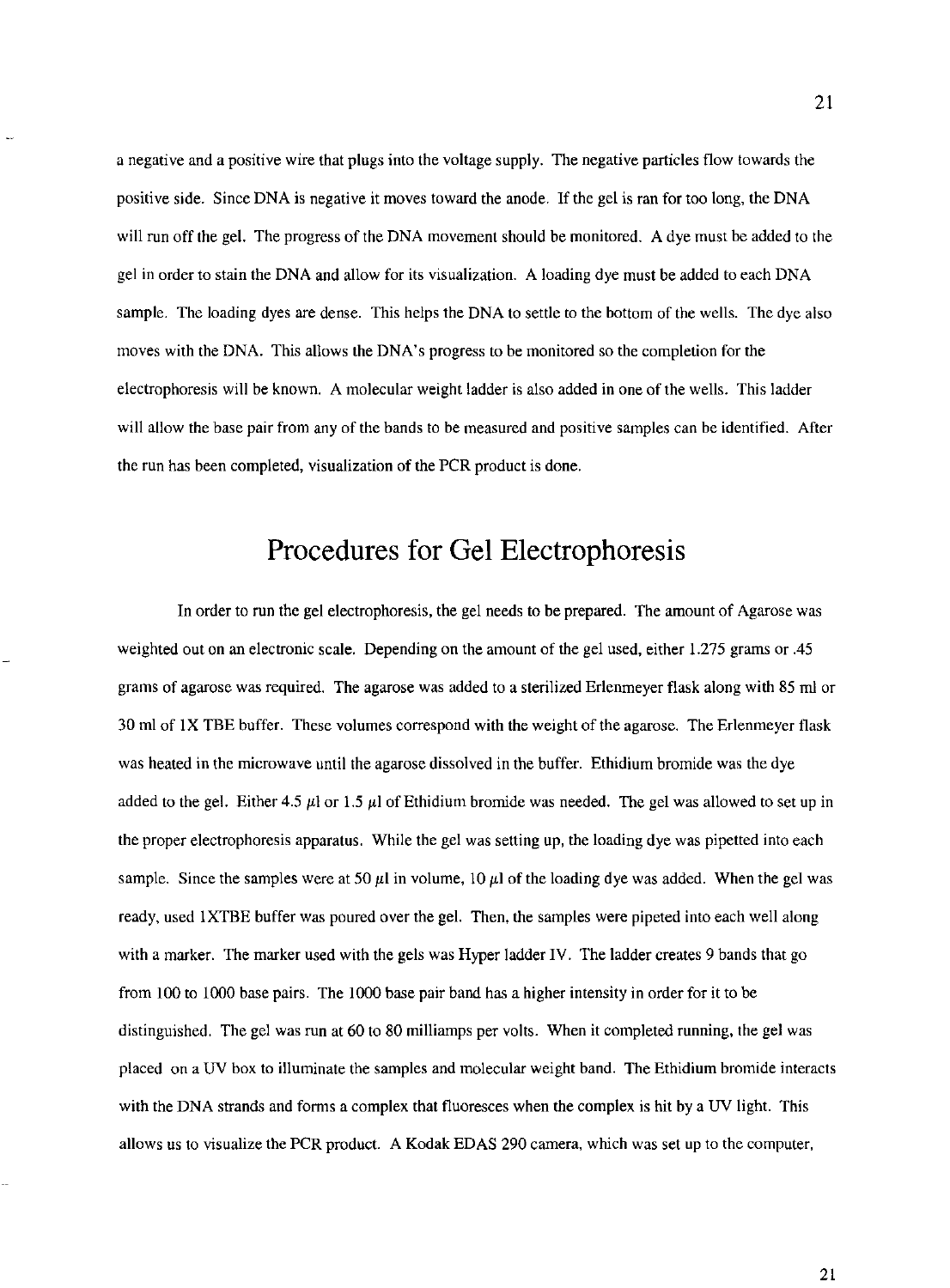was used to capture the image. The images were properly labeled and saved on the computer for future reference. (An actual picture from one of the gels ran in the lab can be seen in figure 4.)



Positive PCR products can be seen in sample # 4 from Sugar Ridge Pike,# 7 and # 9 from Camp Kock Cannelton and in # 3 from Whippoorwill Tree Farm

# **Results**

A total of 275 ticks were collected from Perry, Pike, and Spencer counties (Figure 3). There were a total of 55 pools of ticks. Seventeen pools were from Pike Co., 24 pools were from Spencer Co., and 14 **pools were from Perry Co. Out of these pools, 3 were positive for B.** *lonestari* **and 12 were positive for E.**  *chaffeensis.* **In Spencer county, 2 pools were positive for** *B. lonestari* **and 3 were positive for** *E. chaffeensis.* **In Pike Co. there were no pools positive for B.** *lonestari,* **but there were 6 positive pools for** *E. chaffeensis.* In Perry Co., 1 pool was positive for *B. lonestari* and 3 pools were positive for E. *chaffeensis.*  **Table 3 shows the minimal infection rate for each county.** 

Results from the pools of ticks tested for *E. chaffeensis* and *Borrelia lonestari* And the Minimal Infection Rate in the 55 pools of ticks (total ticks: 275)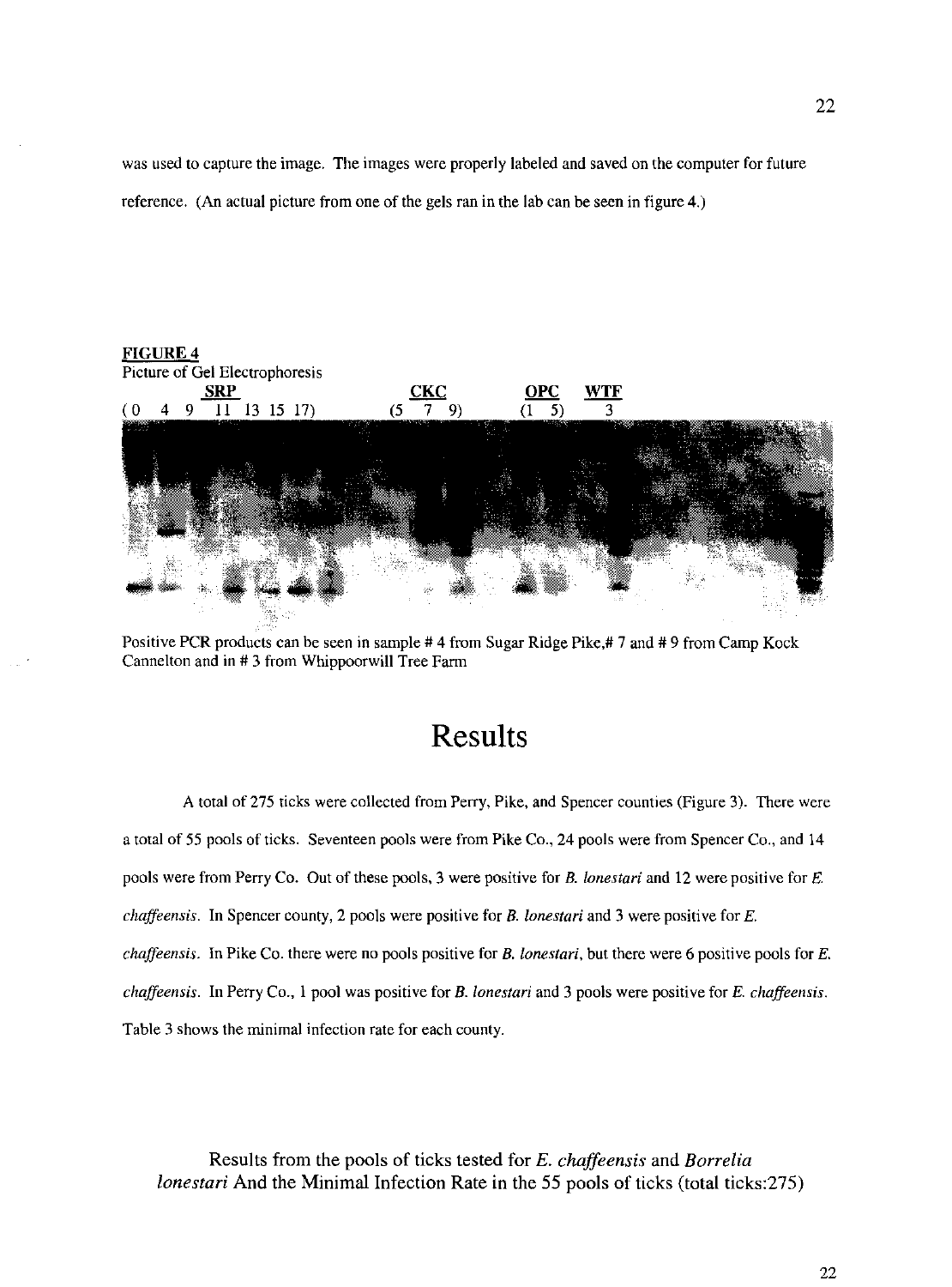#### (TABLE 3)

| <b>County</b> | # of Pools | Positive for B.<br>lonestari | MIR for B.<br>lonestari | Positive for E.<br>chaffeensis | MIR for E.<br>chaffeensis |
|---------------|------------|------------------------------|-------------------------|--------------------------------|---------------------------|
| Spencer       | 24 pools   | 2 pools                      | $1.67\%$                | 3 pools                        | 2.50%                     |
| Perry         | pools      | . pool                       | 1.17%                   | 3 pools                        | 3.53%                     |
| Pike          | 14 pools   | 0 pools                      | $0\%$                   | 6 pools                        | 8.57%                     |
| Total         | $55$ pools | pools                        | $1.09\%$                | 12 pools                       | 4.36%                     |

All the ticks tested individually were collected from Old Pigeon Cemetery and Lincoln State Park in Spencer county. A total of 134 ticks were tested, 94 females and 40 males. Three of the males were positive for *B. lonestari*. None of these ticks were positive for *E. chaffeensis*. The infection rate in the ticks tested individually for *B. lonestari* and *E. Chaffeensis* can be seen in table 4.

#### Results from the Individual ticks from Old Pigeon Cemetery in Spencer County tested for *E. chaffeensis* and *B. Lonestari*   $(TABLE 4)$

| County         | Total ticks tested | Positive for B. lonestari | Positive for E.<br>chaffeensis |
|----------------|--------------------|---------------------------|--------------------------------|
| Spencer        | .34                |                           |                                |
| Infection Rate |                    | 2.238%                    | 0%                             |

# Discussion

The PCR analysis performed on the tick pools and individual ticks was able to detect both *Borrelia lonestari* and *Ehrlichia chaffeensis* in at least some of the ticks tested. *E. chaffeensis* bacteria are present in the ticks collected at Pike, Perry, and Spencer counties. *Borrelia lonestari* was detected in Perry and Spencer Counties only. No samples were positive for both types of bacteria. However, in a previous study done in our lab, there were pools of ticks that shown to be infected with both *E. chaffeensis* and *B. lonestari* (Catalina Griffin). Four DNA samples from tick pools that were positive for E. *chaffeensis* were sequenced by Davis sequencing (Davis. California). They were similar to the DNA strands reported from *E. chaffeensis* found in (Arkansas). In the individual ticks, there were no positive results for *E. chaffeensis.*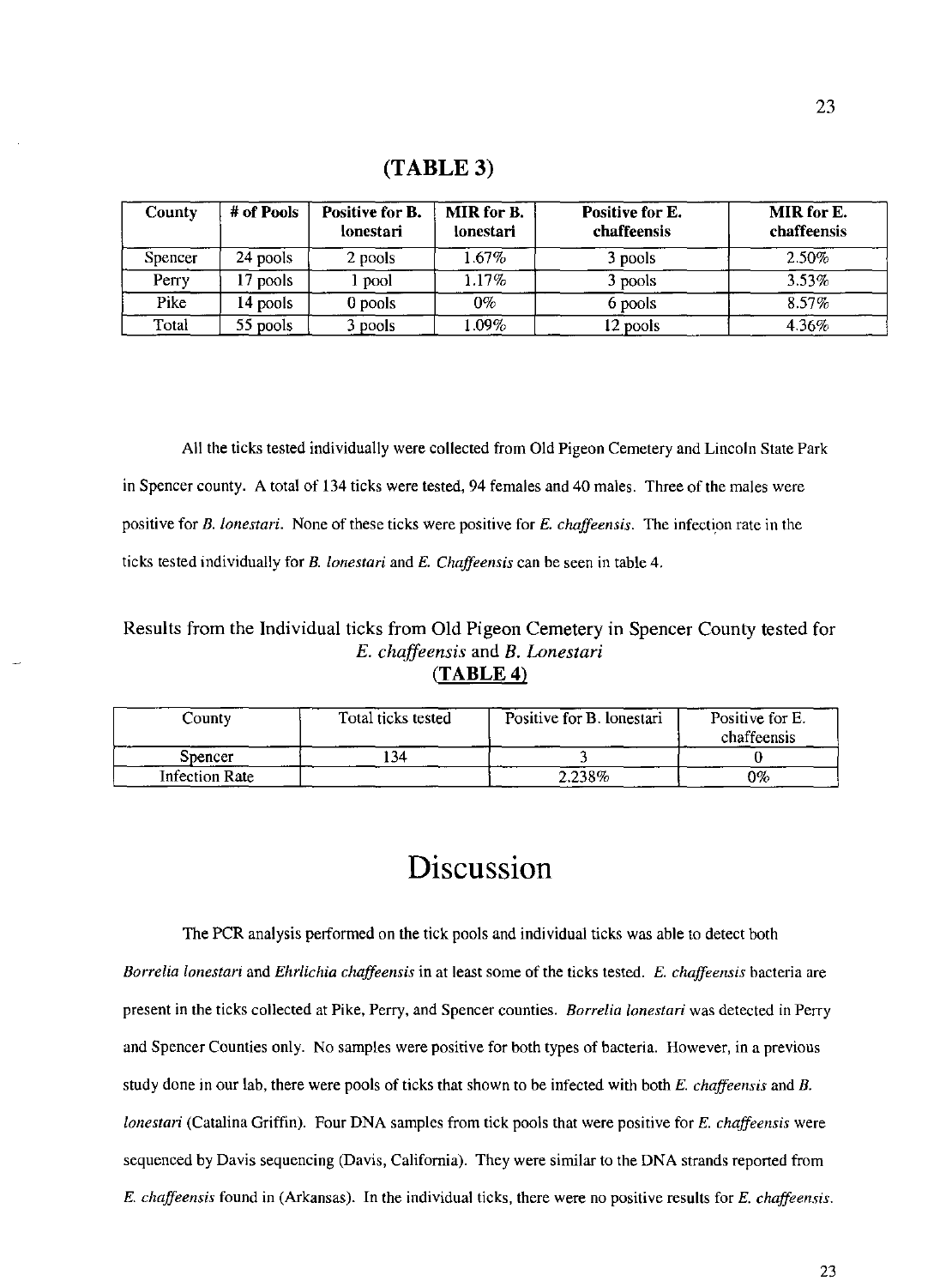However, some samples showed a PCR product. The molecular weight was higher than the 389 base pair **seen in** *E. chaffeensis,* **so the samples were not counted as positive. Due to time constraints, I was unable**  to perform a reanalysis of the samples to repeat the E, *chaffeensis* PCR in individual ticks, I proposed that sequencing may need to be done to verify the actual identity of the PCR product that is present in some of the individual tick samples, when tested for E, *chaffeensis,* 

# **Conclusion**

**After analyzing all the information and results, I came to the conclusion that there is a risk of becoming infected with** *B. lonestari* **or E.** *chaffeensis* **from lone star tick in south central Indiana because I found evidence** of both **bacteria in ticks collected there. Since there is a risk of contracting the bacteria,**  there is also the risk of becoming ill with either ST ARI or HME, Both of these diseases have a fatality rate, **not to mention, unpleasant symptoms.** 

I was unable to detect evidence of co-infection of a single tick with both bacteria, This does not **mean that it cannot occur, but the chance of it happening is low.** 

Caution should always be taken when there is a chance of being exposed to *Amblyomma americanum* **ticks. If symptoms should occur, immediate physician care should be sought. Tick collecting**  and testing should be done each year. This will allow us to keep tract of the infection rate in the ticks and to monitor any changes that may occur. Entomologist can then keep the public informed, and people can take the proper precautions in order to keep themselves ST ARI and HME free,